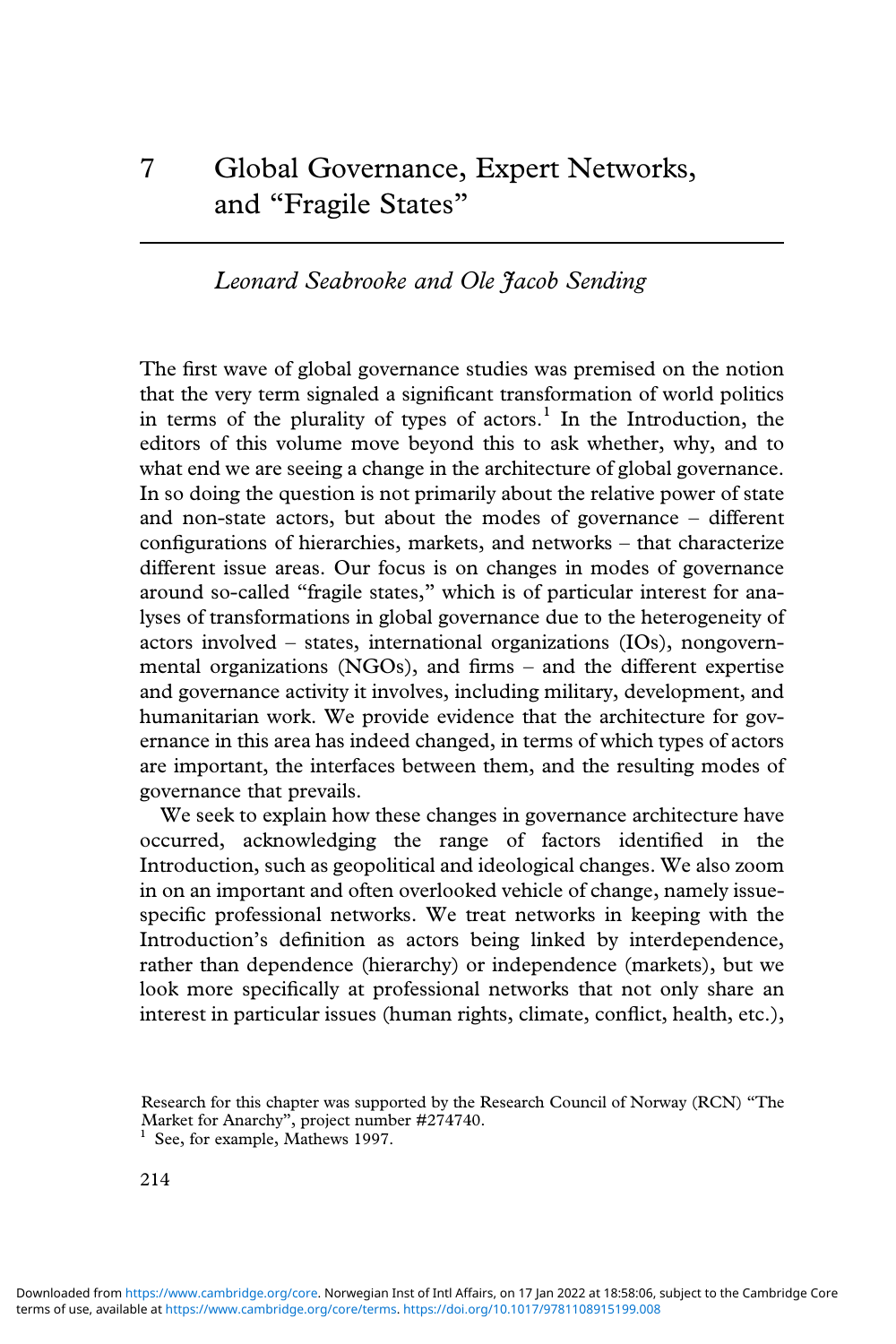but also compete to control them.<sup>2</sup> Actors in these professional networks formulate, tinker with, and diffuse ideas about how to define and act on particular problems and link these to operational tasks.<sup>3</sup> Their operations may, at times, resemble those of epistemic communities, claiming expert authority and a shared policy objective, but they also have access to – and seek to foreground – different policy tools, such as military troops, support for institutional reforms, or legal instruments. $4$  These networks have been with us for a long time, but they are now more central to global governance, not least because the role and functioning of IOs are also changing.<sup>5</sup>

IOs were established to forge a new institutional framework for world politics after the Second World War. That project rested on a threelegged stool: leg one was the commitment to multilateralism; leg two the pooling of resources to address common problems; and leg three the establishment of an international bureaucratic machinery to manage it all on behalf of states.<sup>6</sup> Over the last two decades, states have systematically reduced their core funding to many of these IOs, forcing these organizations to adjust their operating models to cater to different state interests. At the same time, broader changes in ideas about what constitutes effective management have occurred, where performance assessment, risk management, and competition have replaced ideas about the virtues of the bureaucratic form of global governance.<sup>7</sup> Taken together these trends have produced a system where global governance is an "open system $^{\prime\prime\prime}$ <sup>8</sup> – where entrepreneurial authority<sup>9</sup> is increasingly important and where IOs are less important as sites of hierarchically based fixing of policy. The result, as we explore here, is that the substantive contents of governance may exhibit tendencies toward differentiation and fragmentation, as different groups or actors advance ever more specific problem-definitions and attendant solutions within and through IOs.

As we explore in the third section, the military operations in Afghanistan and Iraq introduced a new set of actors and new governance tools with regard to fragile states, key among which were military and intelligence actors whose views on how to act on, and in, fragile states were different than those found within IOs such as the UN and the World Bank. This development clearly indicates the importance of hierarchy where powerful states, and international bodies such as the UN Security Council (UNSC), set the terms for other actors' modes of

 $^2$  Abbott 1988; Hoffman 1999; Sending 2015a; Seabrooke and Henriksen 2017.<br>  $^3$  Haas 1992; Kortendiek 2021.<br>  $^4$  Seabrooke 2015.<br>  $^5$  Abbott et al. 2016.<br>  $^6$  Mazover 2013; Schlesinger 2003.<br>  $^7$  Seabrooke and Send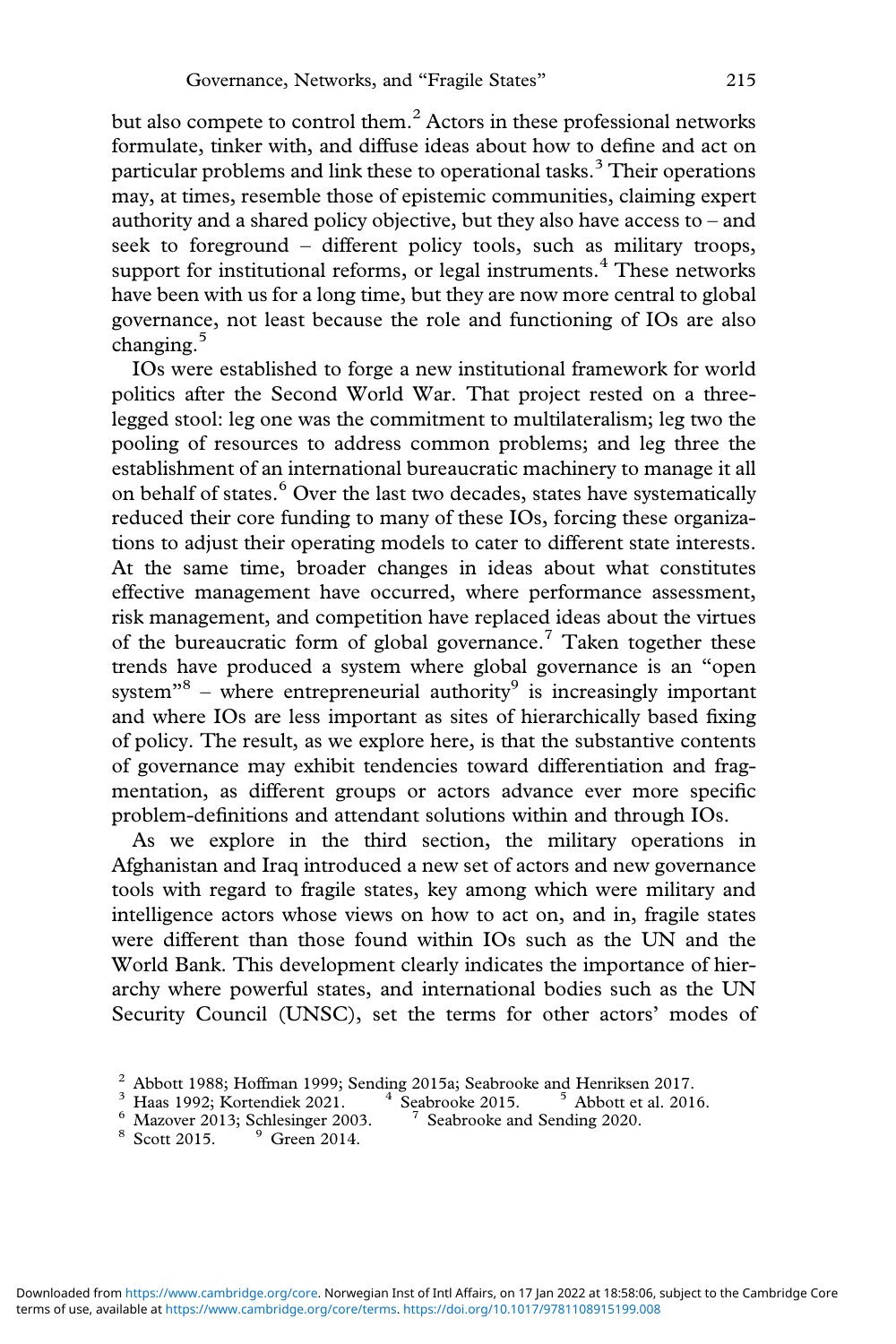operation. But grasping its effects necessitates a look at the professional networks that have a stake in, and competence on, fragile states.<sup>10</sup> We can detect a change from "peacebuilding," focused on building institutions to support the rule of law and democracy, with development actors in a key role, to "stabilization" and counterterrorism, which entails support for whatever regime is in place to help in fighting insurgents and conduct anti-terrorism operations. This development runs parallel to another transformation, whereby the focus on societal change and institution building has been replaced by an overarching focus on the protection of civilians, with human rights organizations and humanitarian organizations – while different<sup>11</sup> – assuming more prominent roles.

## **International Organizations and the Differentiation of Governance Tasks**

There is no novelty in the role of non-state or private actors in the waging of war or the management of violent conflicts. Charles Tilly's observation that states are essentially protection rackets captures this historical fact: the appropriation or enrolment of private actors and resources have historically been central for the waging of war and the management of polities.<sup>12</sup> The historiography on empire is similarly replete with examples of the intermingling of public and private actors in the establishment and management of imperial rule. As Max Weber noted, the process of state formation entailed the progressive enrolling of private soldiers into the evolving machinery of the state. Weber writes, for example, that the agents of private capitalism were heavily involved in the bureaucratization of armies, with the soldier owning his own weapons and horses and providing his services for a fee.<sup>13</sup> Weber's observation also applies today, as the literature on private military contractors testifies.<sup>14</sup> In this historical perspective it is not surprising that efforts to prevent and manage violent conflicts involves a range of non-state actors. The absence of non-state actors in settling conflicts is the historical anomaly rather than the other way around.

Nonetheless, the architecture of global governance that was established with the UN and Bretton Woods institutions had one distinguishing feature: states not only negotiated rules, as they had done in the past, but they also set up a bureaucratic machinery to monitor, interpret, and

<sup>&</sup>lt;sup>10</sup> Heritier and Lehmkhul 2008. <sup>11</sup> Barnett 2018. <sup>12</sup> Tilly and Besteman 1985.<br><sup>13</sup> Weber 1978, 981–982. <sup>14</sup> Avant 2005; Abrahamsen and Williams 2009; Leander 2005.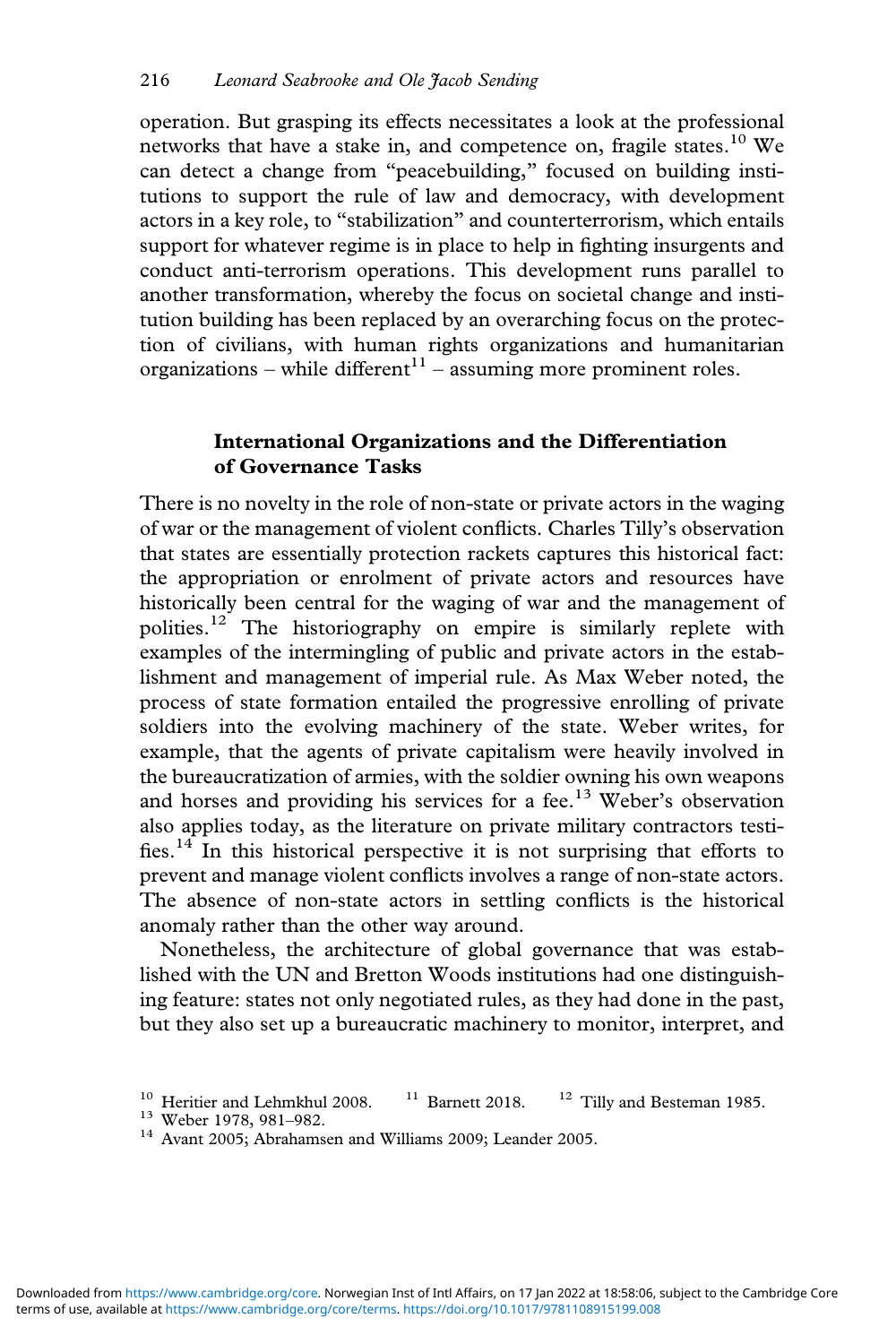help enforce these rules.<sup>15</sup> While quite a few humanitarian NGOs predate both the League of Nations and the founding of the UN, a global network of largely Western-based NGOs emerged which advanced goals similar to those embedded in organizations such as the UN. In time, this global network grew considerably, especially from the mid-1970s onwards, and its members served both as implementers and advocates of the work of IOs.<sup>16</sup> In ideal-typical terms this was a hierarchical system, with member states and rule-governed IOs at the top and NGOs playing a supporting role. Over the last two decades, however, this system has been changing gradually. At the very moment when the UN reached its full potential with the end of the Cold War, the system for conflict prevention, post-conflict reconstruction, and mediation efforts started to change. It did so because UN member states launched ever more ambitious mandates to both prevent and manage violent conflicts, but provided insufficient funding for these new tasks.<sup>17</sup> In part to alleviate the gap between goals and resources, but also to tap into the expertise and networks of non-state actors, the UN and other IOs increasingly came to rely on voluntary funding and outside actors $18$  to implement conflictreducing measures.19 As we discuss in the second section, this has produced a new configuration of global governance with certain hierarchical features (such as the UNSC being important for mandates) coexisting with clear network features, where different IOs (such as the United Nations Development Programme (UNDP) and the World Bank) cooperate and compete with one another but also with NGOs and firms in designing and performing tasks relating to conflict prevention and management.

To capture this evolution in governance systems it is useful to ask how IOs exert control over issues. Extant theories vary considerably in how they answer this question. Theories organized around organizational design<sup>20</sup> or principal-agent theory<sup>21</sup> focus on authority chains, treating IOs as having a set of core attributes but only qua an agent to which states, as principals, delegate authority. For this reason an IO is defined as an actor that is distinct from principals, but an actor that is operating under very distinct constraints, defined by the set-up of the principal– actor (P–A) model. As Hawkins et al. argue, IOs are "bureaucracies that ... can be more or less controlled by their political masters."<sup>22</sup> Most importantly, IOs are here seen as actors that are created by states,

<sup>&</sup>lt;sup>15</sup> Barnett and Finnemore 2004; Mazover 2013; Orford 2011, Sending 2014.<br><sup>16</sup> Barnett 2012; Hopgood 2006. <sup>17</sup> Graham 2017; Mir 2019. <sup>18</sup> Andonova 2017.<br><sup>19</sup> Bantekas et al. 2013. <sup>20</sup> Koremenos et al. 2001. <sup>21</sup> Hawkin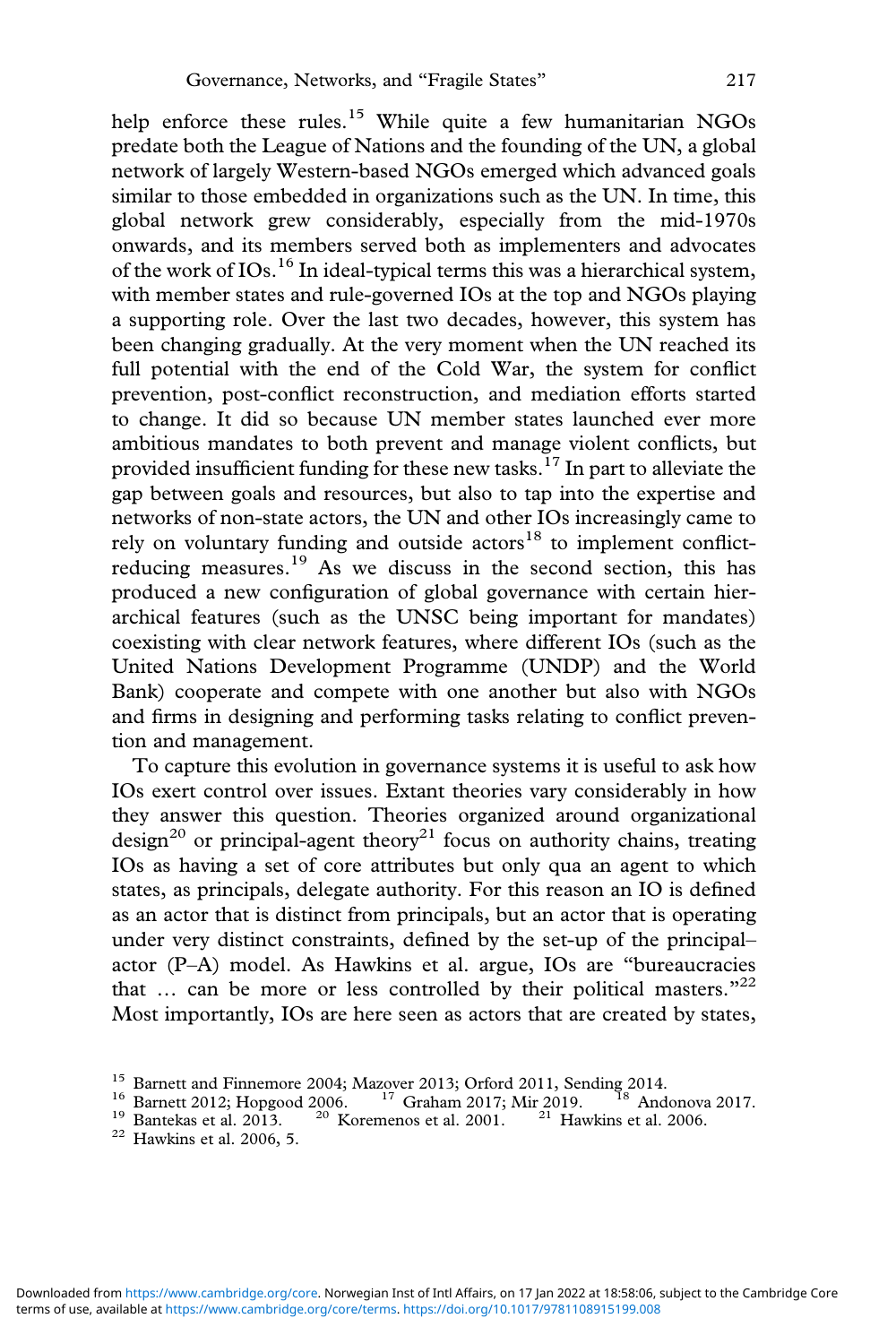but actors nonetheless, since P–A models assume that agents have independent and possibly divergent interests from the principal. Barnett and Finnemore's seminal work took the description of IOs populated by experts in a bureaucratic system as their theoretical point of departure.<sup>23</sup> They draw on a broad interpretation of Weber's discussions of bureaucracy to argue that the nature of bureaucratic organization establishes a level of autonomy from the environment, which means that there is potential for IOs to also be authoritative through their expertise,  $24$  which helps them legitimately claim control over professional tasks for particular issues.

The most significant difference between these theories have mostly to do with the fact that rationalist theories tend to explain IO behavior by looking at the dynamic *between* states and IOs, whereas constructivist and institutional theories borrow more heavily from insights about the bureaucratic characteristics of IOs to make claims about their authority, thereby locating the explanatory thrust primarily with the IO itself. This also holds for more recent work on IOs as "orchestrators," where a key point is to show how IOs may shape states not directly through commands, nor indirectly through delegation, but through soft and indirect forms of governance where IOs enroll and govern through intermediate actors.<sup>25</sup> While this focus on orchestration is more open to the relationships between IOs and its environment, the assumption – it seems to us – is that whereas the mode of how IOs govern may change, their identities as bureaucratic entities remain stable. Following Abbott et al., we would not expect to see changes *within* IOs in terms of how they are managed and organized as a result of the prevalence of "orchestration" as a mode of governance.

We adopt a view of IOs as "open systems"<sup>26</sup> to draw attention to how factors such as ideological change and actor pluralization can come to shape the boundaries, organizational form, and mode of operating of IOs. In particular, treating IOs as open systems draws attention to the shifting institutional registers that the professionals that populate IOs draw on in their work. Students of global governance have, in the main, been concerned to identify and explain the variety of actors involved, their sources of authority, and the relations between the two. They have – as a consequence – been less well equipped to capture how global governance entails a system where different actors use different types of

<sup>&</sup>lt;sup>23</sup> Barnett and Finnemore 2004.<br><sup>24</sup> And then train policy-makers in member states to agree with them, see Broome and Seabrooke 2015.

 $25$  Abbott et al. 2016.  $26$  Scott 2015.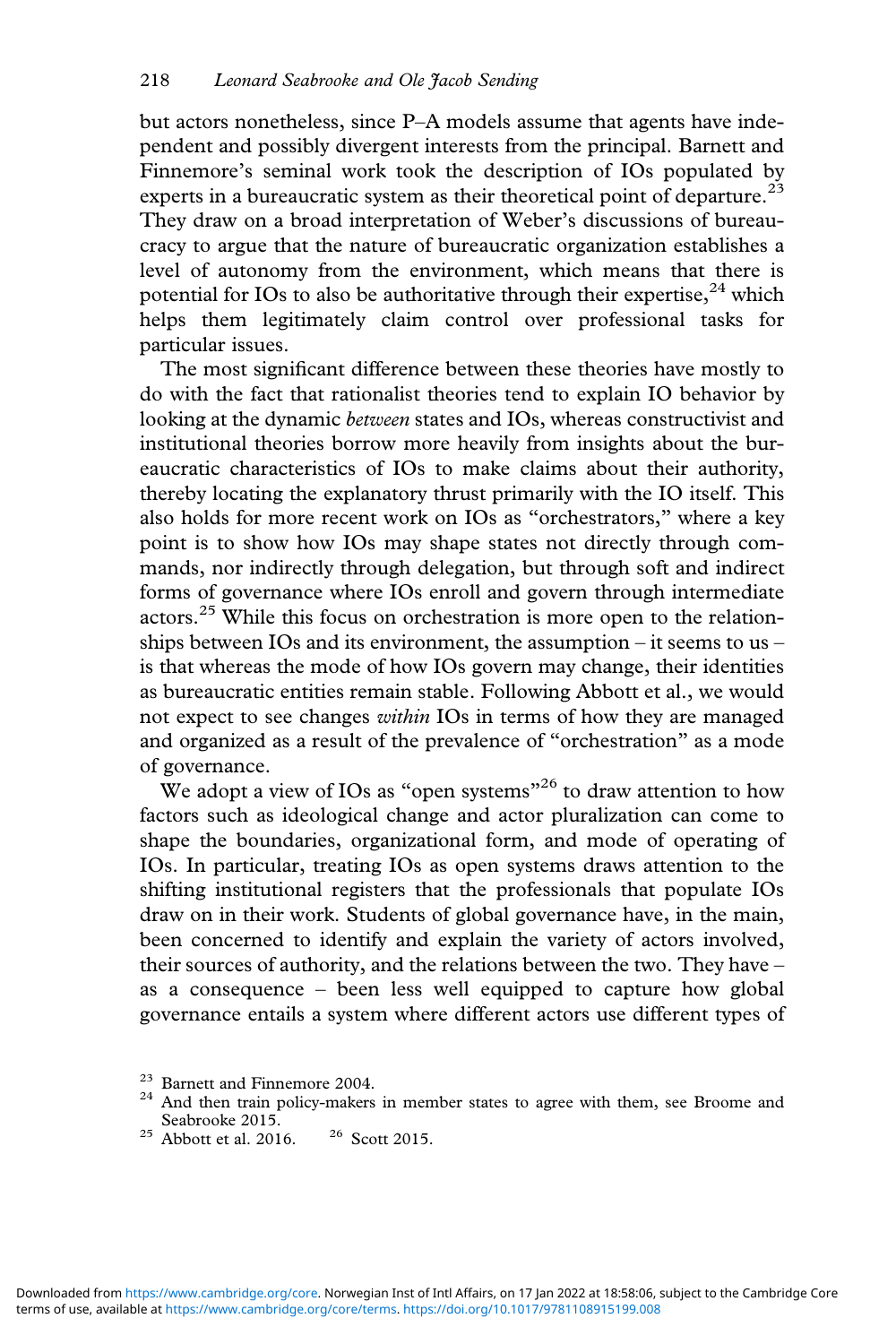resources, as they both cooperate with one another and also compete over funding and control over specific agendas.<sup>27</sup> In many cases the capacity to act on an issue – such as human rights protection, conflict mediation, or climate change – is distributed across a range of different actors, such as IOs, states, firms, and NGOs. This suggests that many of the activities of global governance – making rules, enforcing rules – operate in issue-specific recursive cycles where the actors involved primarily share an interest in the issue at hand, which define their outlook and behavior.<sup>28</sup> Actors within these environments may be able to exploit differences in knowledge and try to dominate issues and/or switch identities in different social networks to make sure they are represented among different groups.<sup>29</sup>

Particularly important here is that professional groups compete and coordinate to link issues and define how they are treated, as well as to draw boundaries over who is best equipped to address the issue.<sup>30</sup> This means that organizations, including IOs, do not control issues solely via mandates but also through professional expansion and/or coordination. It is difficult to capture changes in the governance of fragile states without considering the operations of both the UN peacekeeping machinery (Department of Peacekeeping Operations) and its humanitarian operations (Office for the Coordination of Humanitarian Affairs) as well as the UNDP and the World Bank, in addition to different NGOs engaged in humanitarian and development work. For sure, the shadow of hierarchy is noticeable. For example, it was the USA that took the lead to encourage allies to chip in to assist in fighting terrorists and insurgents via UN peacekeeping.<sup>31</sup> But so is the coordination – and competition – between professionals engaged in peacekeeping, intelligence, development, and humanitarian work who became involved in discussing how to use UN peacekeeping to stabilize states where terrorist groups and insurgents are operating, as in Mali and neighboring countries, while at the same time providing development assistance and humanitarian relief.<sup>32</sup> Adopting such a "thin" conception of the culture of  $IOs$  – not as that which explains the changing content of modes of governance, but

<sup>&</sup>lt;sup>27</sup> Seabrooke and Henriksen 2017.<br><sup>28</sup> Quack 2007; Halliday and Carruthers 2007; Block-Lieb and Halliday 2017; Sending 2015a.

<sup>&</sup>lt;sup>29</sup> Seabrooke 2014; Sending 2017. <sup>30</sup> Abbott 2005; Liu 2017. <sup>31</sup> Karlsrud 2019.<br><sup>32</sup> Karlsrud 2015; Sending 2015b. The dynamic here is similar to that found in studies of epistemic communities, but with the important difference that it is not based on claims regarding expertise alone, but on access to and control over policy tools – intelligence, strategic, and tactical experience – that emerge as central to policy debates. Cf. Haas 1992.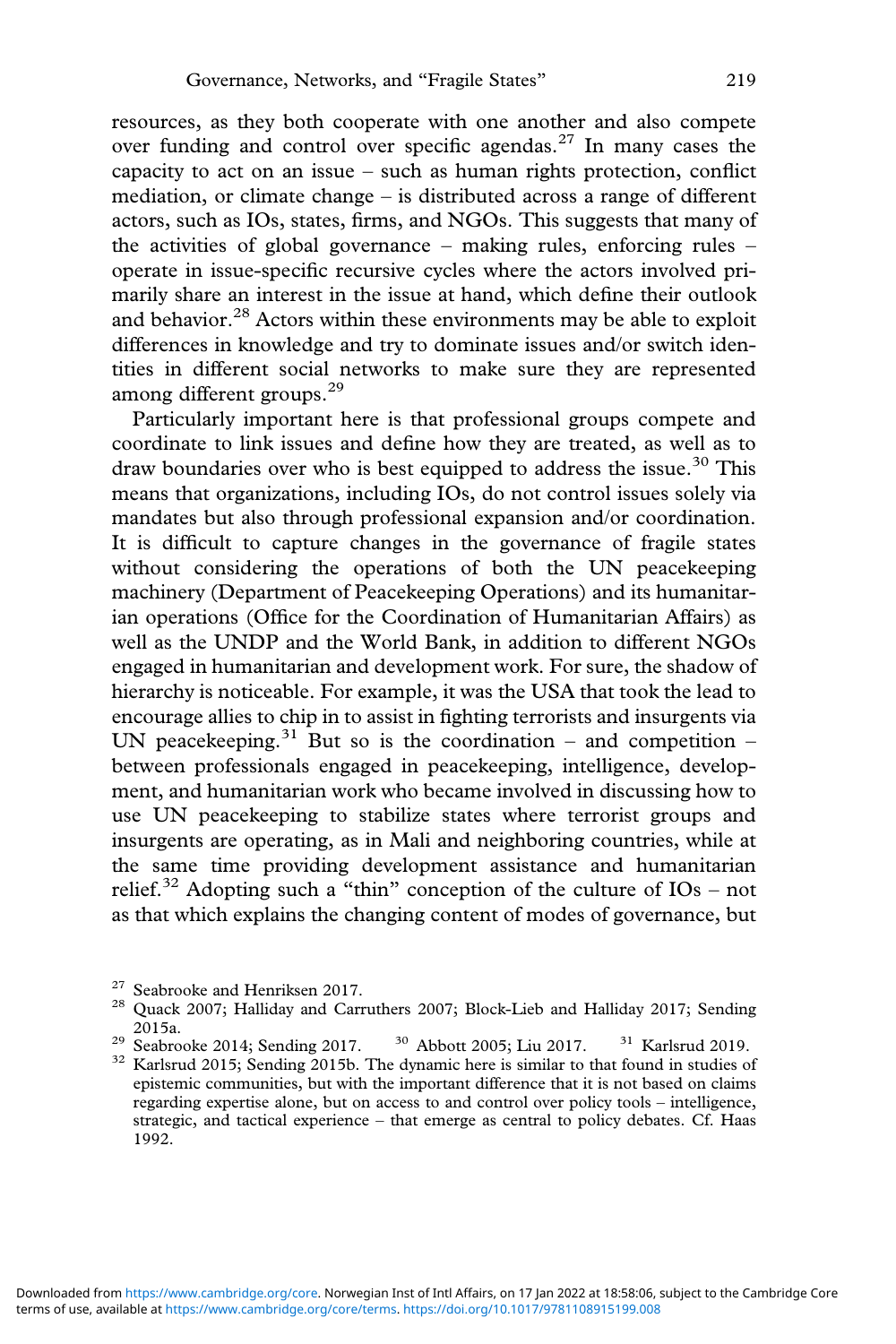as structuring environment for different actors<sup>33</sup> – retains core insights from the institutional approach.<sup>34</sup> But it shifts emphasis to the original formulation as found in the works of DiMaggio and Powell,<sup>35</sup> where organizations are seen to be structured by their environment but in a differentiated and open-ended way depending on the particular interface of an organization with its environment.<sup>36</sup> It therefore matters what kind of interface an IO has with its relevant others: professional networks that cut across IOs may be as important, if not more so, in identifying and accounting for where new practices of governance may be forged between distinct groups.

### **The Governance of Fragile States**

Armed with the analytical tools discussed in the first section, we seek to demonstrate some of its purchase by discussing the case of conflict management and in particular the types of governance arrangements that have emerged around the category of "fragile states." This category is instructive for several reasons. First, the category of fragile states is a relatively new one, but is now a central "issue" or what the sociology of professions often calls a "jurisdiction" over which different IOs both cooperate and compete.<sup>37</sup> For example, the World Bank and the UN recently published a joint "flagship report" on conflict prevention and state fragility, reflecting a longstanding concern within the UN and the World Bank that the two organizations should seek to cooperate more, and better, in fragile states.<sup>38</sup> Second, we see that fragile states is an issue that not only different IOs, but also NGOs and firms, claim competence on.

The concept of fragile states emerged as a central description for the challenge of operating in and producing development in countries plagued by violent conflict, persistent poverty, and weak governing institutions. In 2000 there were no organizational units within any of the major IOs that focused on what we today call "fragile states." In 2001 the UNDP established the Bureau for Crisis Prevention and Recovery in an effort to secure its position as a relevant IO in natural disasters, which was later expanded to include man-made disasters. Also in 2001, the World Bank established a task force and subsequently a funding mechanism for "low income country under stress," with direct reference to debates about

<sup>&</sup>lt;sup>33</sup> Kentikelenis and Seabrooke 2017; Seabrooke and Nilsson 2015; Sending and Neumann

<sup>2011.&</sup>lt;br><sup>34</sup> Barnett and Finnemore 2004.<br><sup>35</sup> DiMaggio and Powell 1983; DiMaggio and Powell 1991. <sup>36</sup> Liu and Halliday 2019.<br><sup>37</sup> Abbott 1988. <sup>38</sup> United Nations and World Bank 2018.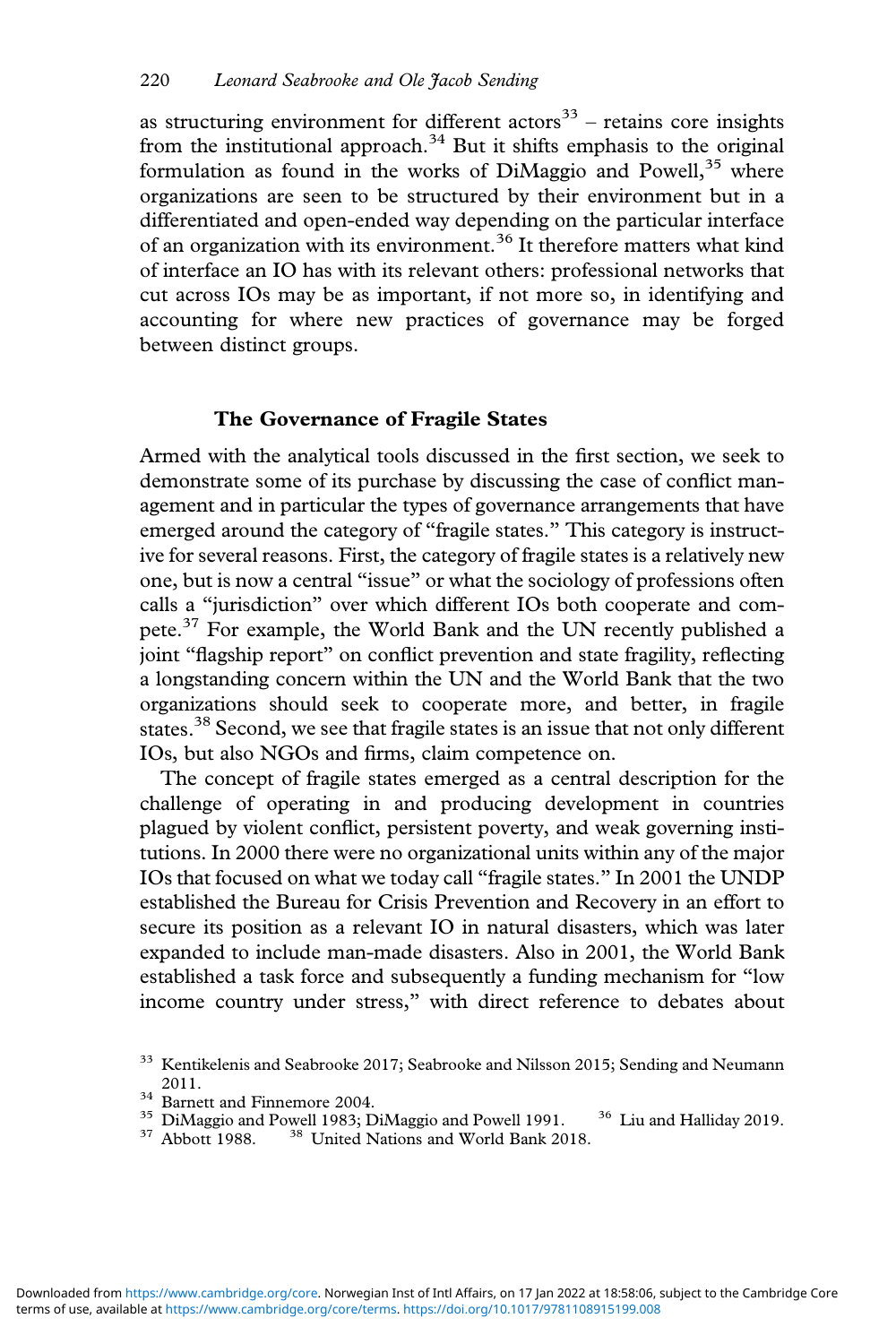"fragile states." In 2002 the OECD's Development Assistance Committee (DAC) initiated a process on "Cooperation in difficult partnerships," and in the following year the DAC and the World Bank co-chaired a Learning and Advisory Process on fragile states. After these initial discussions at the UNDP, Organisation for Economic Co-operation and Development (OECD), and the World Bank on the same issue, 2004–2005 can be seen as a threshold where IOs invested more significantly in developing policies on the issue. In 2004, the World Bank, UNDP, and United Nations Development Group co-authored "Multilateral Needs Assessments in Post-Conflict Situations." Also in 2004, the World Bank and OECD produced a report on "Alignment and Harmonization in Fragile States." Moreover, the UN High-Level Panel recommended the establishment of a Peacebuilding Commission in 2004, and the General Assembly in 2005 voted to establish an intergovernmental "Peacebuilding Commission" under the auspices of the General Assembly, Security Council, and "Peacebuilding Support Office" in the UN Secretariat, which included specific reference to state fragility. In the same year, the Department for International Development, Swedish International Development Cooperation Agency, Canadian International Development Agency, and United States Agency for International Development all established strategies for engaging with fragile states.

If we jump to 2011, the World Bank launched its *World Development Report* on fragile states, with major policy proposals that include moving bank staff from the headquarters to field offices in fragile states, seeking closer cooperation with the UN, and suggesting that the bank, and other actors, should move toward a "best fit" approach and be more pragmatic in demanding conformity with their standards. At the same time there is marked proliferation of both non-profit and for-profit actors that enter the debate about fragile states and seek to make their mark on how it is defined and acted upon. Oxfam launched its fragile states program, designed to deliver governance projects without going through state authorities. KPMG established a permanent office in Hargeisa, Somaliland, to offer services categorized as fragile states. Other KPMG offices also offered "thought leadership" on how to cope with the politicization of aid going to fragile states, as well as how to improve matching NGO designs to local fragile state capacities.<sup>39</sup>

As the editors note in the Introduction, ideological shifts are important drivers of this evolution in the pluralization of actors. So-called "new

<sup>&</sup>lt;sup>39</sup> KPMG International 2011; KPMG Kenya 2012.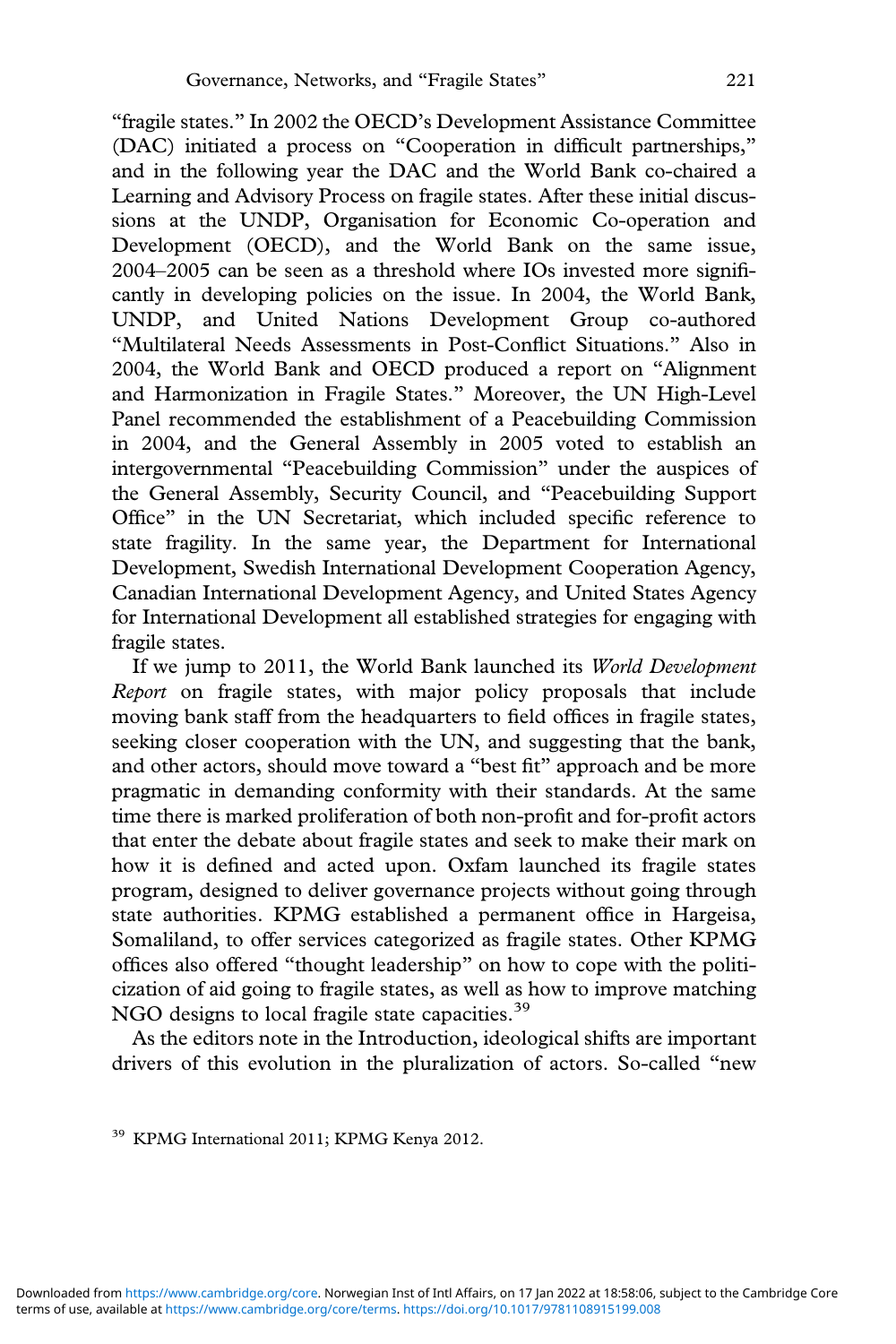public management" thinking began to take hold in IOs as a result of donors wanting more bang for their buck. This resulted, inter alia, in the outsourcing of key tasks to non-state actors, especially in the field of development and humanitarian relief. $40$  One result of this change was that bureaucratic models, based on a hierarchy of rules, defined mandates, and recognized expertise began to change and opened up space for non-state actors, especially NGOs that specialize in advocacy, resource mobilization, and project management. $^{41}$  The new actors included not only the likes of Oxfam and Human Rights Watch, but also – over time – a string of firms that specialize in providing conflict expertise and implementation of conflict-reducing measures. Examples include both for-profit consultancies like Oxcon and more established non-profit organizations like the International Crisis Group, $42$  which provides country-specific assessments and policy advice, and G4S, a private security company.<sup>43</sup>

This development in the types of actors with claim to competence and expertise on fragile states has effects on how conflicts are understood and acted upon. First, we can observe a change in the complexity of mandates, and we think that this complexity in mandates cannot solely be attributed to a change in the reality of conflict dynamics. Rather, this complexity in mandates reflects a more general trend where "security" and "conflict" are increasingly differentiated into distinct subareas or themes (cybersecurity, insurgencies, terrorism, peacebuilding, humanitarian protection) that are always advanced by distinct groups inside and outside IOs.<sup>44</sup> Second, there is ongoing competition for jurisdictional control between these groups that feature state actors, international civil servants, and a string of non-state actors. These non-state actors have become more important as IOs – such as the UN – have come to rely more on earmarked funding, and on the services provided by NGOs and firms to implement specific projects. As we describe in the next section, the result has been that IOs are less important as authoritative sites for fixing the contents of governance, which helps explain a tendency toward fragmentation of governance around fragile states.

## **Evolution of Approaches to Fragile States: From Peacebuilding to "State" and "Individual"**

The start of the UN's venture into peace operations is typically dated to 1956, when the United Nations Emergency Force (UNEF) was

 $^{40}$ Seabrooke and Sending 2020.  $^{41}$  Hopgood 2006; Karlsrud 2015.  $^{42}$  Bliesemann de Guevara 2014; Bøås 2014.  $^{43}$  Leander 2005.  $^{44}$  Neumann and Sending 2018.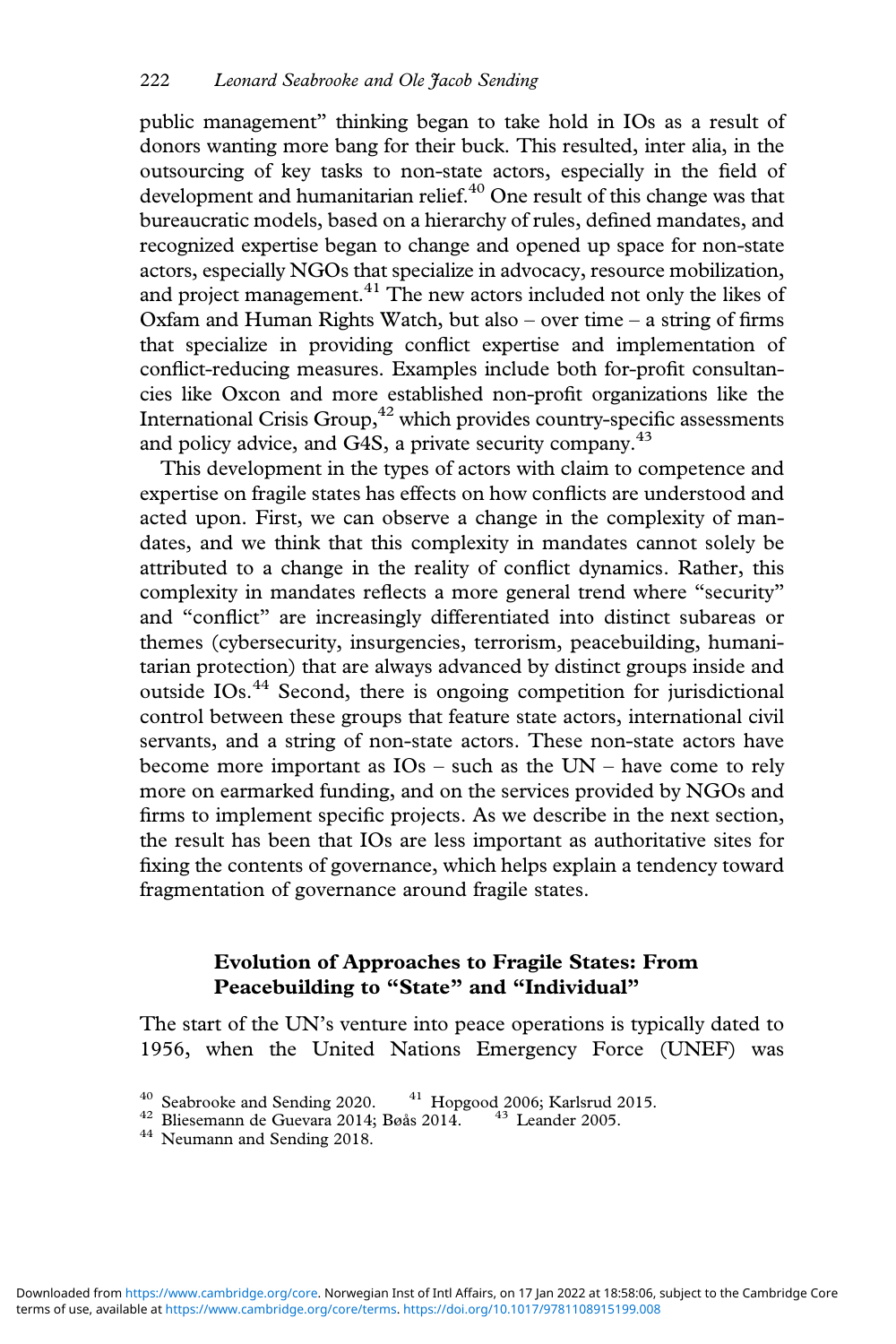established. The establishment of UNEF is a good illustration of the "old" model for global governance: a crisis emerges, the UNSC meets to decide on the issue, and the UN machinery is mobilized to act on it. Here, the UN – via the UNSC and key member states – formulates rules, and the UN Secretariat monitors and enforces them. UNEF was organized and justified explicitly to protect a tense political situation. Peacekeepers were here solely focused on acting as a buffer between the parties to the conflict. The Congo operation (Opération des Nations Unies au Congo – ONUC), established in 1960, was markedly different from UNEF in that it was designed to uphold law and order and facilitate the orderly withdrawal of Belgian troops following Congo's declaration of independence. With ONUC, the protection of civilians becomes a defined task, specified as such, but there is a clear hierarchy: the mandate from the UNSC clearly states that the main objective is that the newly formed government is able to "meet fully their tasks" – and thus to be a fully functional state.<sup>45</sup> During the 1990s, by contrast, liberal ideas about human rights and the rule of law came to define the substance of what peacekeepers were supposed to be doing. The *mode of governance* initially remained the same, however: the UNSC formulated a mandate, and UN peacekeepers, now increasingly cooperating with UN civilian staff to rebuild and transforms key state institutions and advance human rights norms, were tasked with the interpretation, specification, and implementation of the rules (or mandates) provided by the UNSC. This was the case in a string of missions – in Sierra Leone, in Liberia, and in the Democratic Republic of Congo. The publication of UN Secretary-General Boutros Boutros-Ghali's *An Agenda for Peace* in 1992 reflects this initial conceptualization of what conflict management should be about. The report argued that peacebuilding must include "advancing efforts to protect human rights" – indeed, it was held that a "requirement for solutions to these problems lies in commitment to human rights" and that "the time of absolute and exclusive sovereignty has passed."<sup>46</sup> The report signals a focus on building particular *types of states* as a means to produce peace: the protection of civilians and the protection of human rights are conceptualized *within* a focus on state-building in terms of rebuilding and transforming institutions and engaging in capacity building.

Over time, however, there has been a change not only in the tasks specified in UNSC mandates, but also a subtle yet significant transformation in the very justification for why these specified tasks are seen as important. And this proliferation of tasks and the attendant shifts in the

 $45$  Simmonds 1968.  $46$  United Nations 1992, 17-18.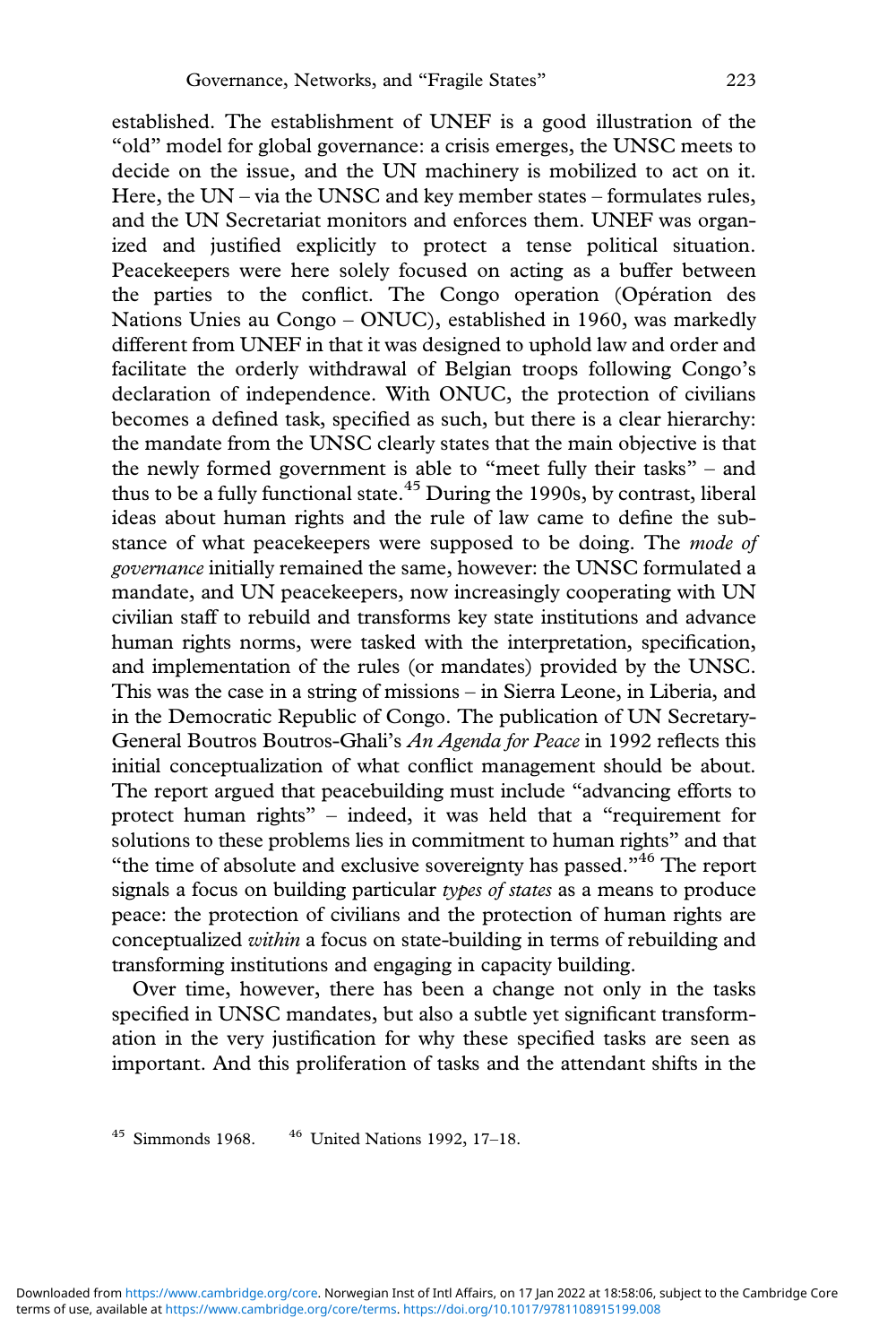| Period | Goal                                                          | Object of governance                                                                       | Role of individual                                                      |
|--------|---------------------------------------------------------------|--------------------------------------------------------------------------------------------|-------------------------------------------------------------------------|
| 1990s  | Building peace through<br>liberal-oriented state-<br>building | Societal transformation                                                                    | Bearer of rights, to be<br>protected by new state<br>structures         |
| 2000s  | Building peace while<br>also protecting<br>civilians          | Societal transformation<br>+ protection of<br>civilians                                    | Bearer of rights<br>deserving explicit<br>protection by<br>peacekeepers |
| 2010s  | Protecting civilians and<br>combating insurgents              | Protection of civilians<br>+ protection of<br>human rights + anti-<br>terrorism operations | Primary justification for<br>role of UN in conflict<br>settings         |

Table 7.1 *Evolution from peacebuilding to rights protection and anti-terror operations*

register for justifying peacebuilding is, we argue, integral to the broader changes in the types of actors involved, and in the form of governance associated with it. One expression of this evolution is the genesis of "protection" as an integral part of UN peace operations, as it has evolved in large measure as a result of distinct jurisdictional tactics advanced by actors both inside and outside the UN system to advance a specific interpretation of what "protection" entails, and how it is to be defined as part of UN peace operations.<sup>47</sup>

There are rules about the treatment of civilians during war, as formulated in international humanitarian law. As set out in the Introduction, these rules may be interpreted, implemented and enforced by different types of actors. But these rules are also resources for different actors to seek to change, or add to, an established policy agenda.<sup>48</sup> The general trend in Table 7.1 shows an evolution from peacebuilding as a master frame with a focus on state institutions, with the individual seen as a bearer of rights to be upheld by the state, toward the rights-bearing individual becoming progressively more important as the singular justification for engaging in fragile states.

It was the UN's Office for the Coordination of Humanitarian Affairs (OCHA) that initially pushed for peace operations to include the protection of civilians as a separate task. It did so on the basis of criticisms that the UN had not sufficiently focused on the plight of civilians, but also – and importantly – as part of a move to position OCHA vis-à-vis the

 $^{47}$  Crossley 2018; Curran and Holtom 2015; Curran and Hunt 2020.  $^{48}$  Feldman 2010.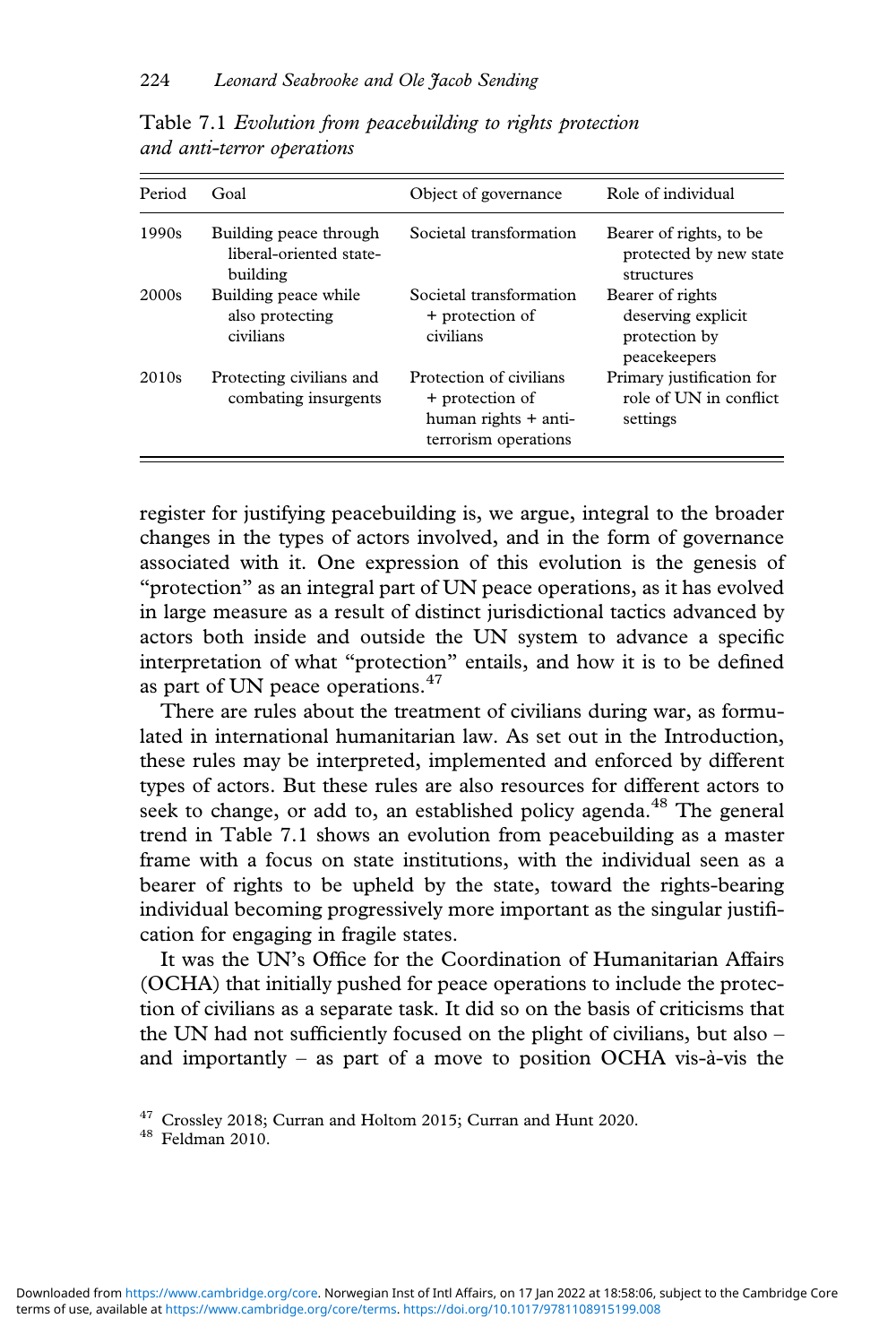UNSC. In doing so OCHA was operating together with a string of NGOs to push for the establishment of a "culture of protection" within UN peace operations. At the same time, the very same principles – or rules – of protection were interpreted differently by both the United Nations High Commissioner for Refugees and the Office of the High Commisioner for Human Rights, both of which preferred a more conventional, legal approach to protection (of civilians, and of human rights, respectively).<sup>49</sup> The establishment of protection as a separate task within peace operations also meant that new types of actors established new roles within UN peace operations: UN military staff had to be trained, and had to increasingly coordinate with the United Nations High Commissioner for Refugees and other humanitarian organizations about the meaning and implementation of "protection" in the context of peace operations.

Over the course of the 2000s the task of protection became an integral part of UN peace operations. This was done through commissioned reports and specialized training programs for UN staff, as well as the development of new modes of interacting between military and humanitarian staff.50 In due course, in no small measure through the advocacy by humanitarian NGOs and a change in the justification of peace operations as conveyed by UN leaders, "protection" became a stand-alone objective, alongside that of transforming society in conflict-ridden countries.

An additional shift took place toward the end of the 2000s, triggered by the UN's internal review of UN operations during the Sri Lankan civil war. It concluded that the UN had not done enough to report on, and seek to stop, human rights violations. In response the UN secretarygeneral established the "Human Rights Up Front Initiative," the purpose of which is to "ensure the UN system takes early and executive action" to "prevent or respond to large-scale violations of human rights or international humanitarian law." This was to be done through "realizing a cultural change within the UN system, so that human rights and the protection of civilians are seen as a system-wide core responsibility."<sup>51</sup> This was a new framing of protection of civilians, where it became a dominant register for assessing the relevance and credibility of the UN as such, and not just its peace operations. This development, which entails a distinct emphasis on protecting human rights more than protecting civilians per se, had a different register and also different sets of actors involved. Human rights organizations and UN Secretariat staff were at

<sup>&</sup>lt;sup>49</sup> Stensland and Sending 2011. <sup>50</sup> Stensland and Sending 2011.<br><sup>51</sup> [www.un.org/sg/humanrightsupfront/](http://www.un.org/sg/humanrightsupfront/).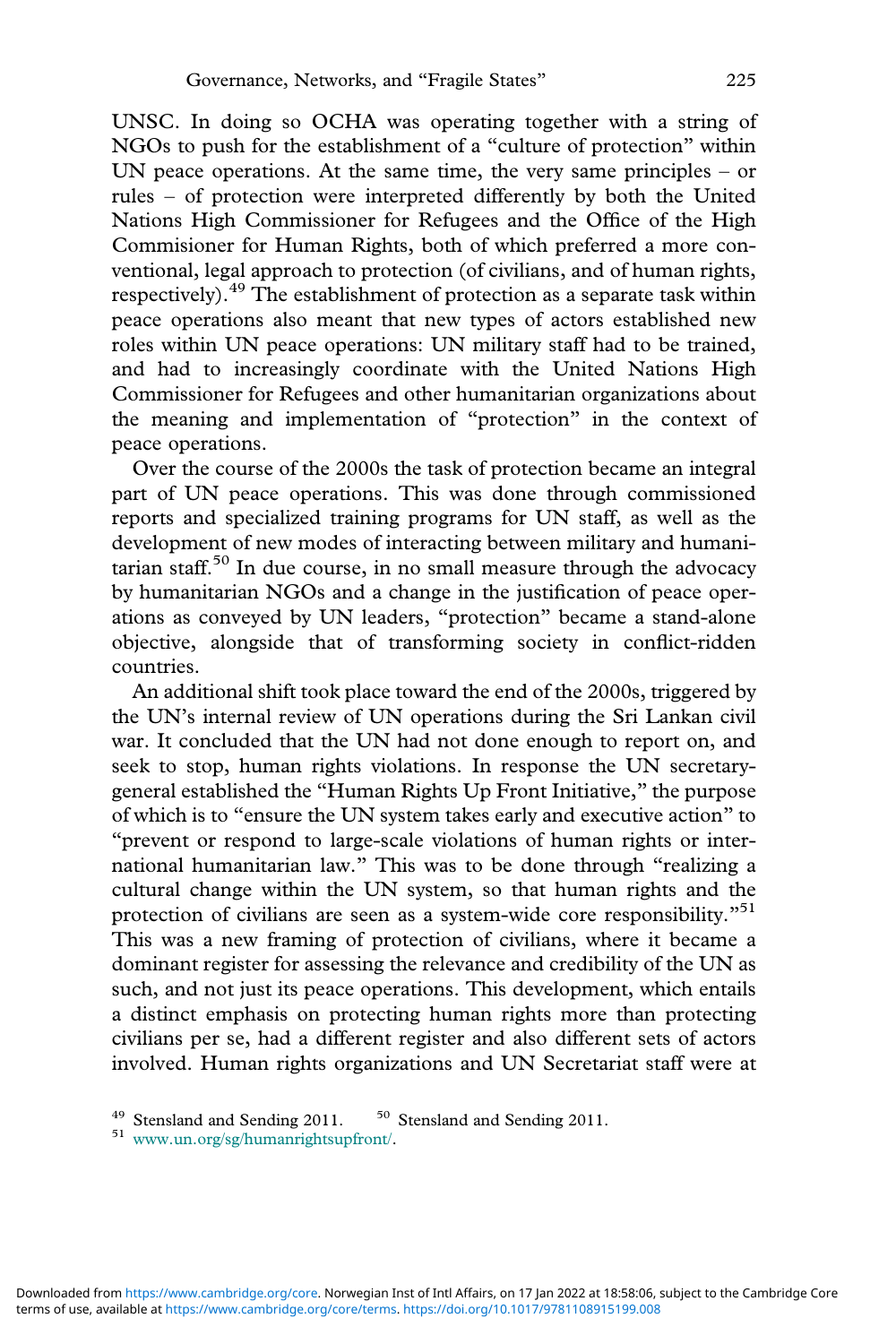the forefront of developing this agenda, with humanitarian organizations being more marginal. As it has developed as an integral part of the UN's approach in conflict settings, it has placed the protection of human rights as central to the credibility of UN peace operations.<sup>52</sup>

While UN peacekeeping evolved to foreground the rights-bearing individual as both the means and ends of its operations, it also became involved in countering extremism and fighting terrorist groups. This process was de facto headed by the USA, aided by NATO allies and others, and also came to shape also the UN's approach to fragile states. For example, the UN Secretary-General Ban Ki-moon issued a "Plan of Action to Prevent Violent Extremism," which reportedly drew inspiration from the Bush administration's earlier efforts to rename its approach to prevent and counter violent extremism (PCVE). This is a case of hierarchical relations being manifested in how the UN is being retooled and partly transformed in an effort to shift focus to stabilization and preventing violent extremism. This is also evident in funding patterns from key Western donors, who have channeled significant funds to PCVE programs within the UN system. The UNDP, for example, recategorized some of their programs to make them fit the PCVE category to attract more funding. Moreover, the UN established, partly through a large donation from Saudi Arabia, the UN Counter-Terrorism Centre within the UN Secretariat. And European donors were significant contributors to the establishment of the Geneva-based NGO called the Community Engagement and Resilience Fund, whose key mission is to engage in preventing violent extremism. This trend is also reflected in how the OECD-DAC changed the rules for eligible development assistance to accommodate funding linked to stabilization operations.<sup>53</sup>

These developments within the UN system, with an increased focus on anti-terrorism operations and stabilization operations, built on experiences and expertise developed outside the UN system, notably through the military operations in Afghanistan. As Karlsrud notes, "the lessons from more than a decade of war-fighting in Afghanistan have over time permeated into the doctrinal thinking of Western forces and their approach to conflicts in international fora, including the UN Security Council."<sup>54</sup> Similarly, Knight argues that "Modern day concepts of Stabilisation originate from national stabilisation doctrines of the

<sup>&</sup>lt;sup>52</sup> Lie and de Carvalho 2010.<br><sup>53</sup> [www.saferworld.org.uk/resources/news-and-analysis/post/185-rede](http://www.saferworld.org.uk/resources/news-and-analysis/post/185-redefining-oda-what-does-it-mean-for-peace)fining-oda-what-

[does-it-mean-for-peace.](http://www.saferworld.org.uk/resources/news-and-analysis/post/185-redefining-oda-what-does-it-mean-for-peace) <sup>54</sup> Karlsrud 2015, 49. See also Farrell <sup>2020</sup> on organizational convergence between combatants in military operations in Afghanistan.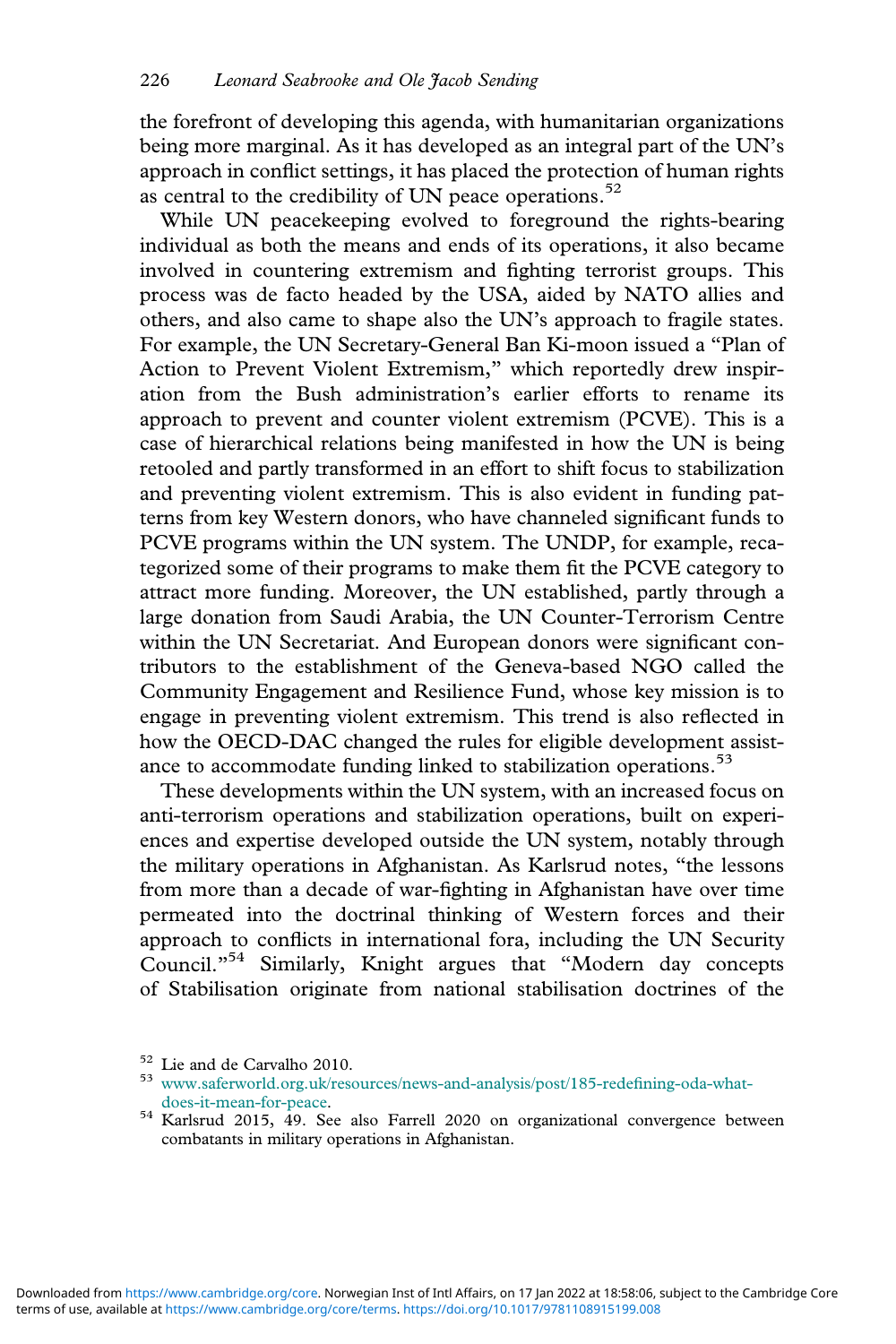'P3' – France, the UK and the USA – predominantly to deal with crossgovernmental approaches to counterinsurgency operations conducted throughout the 2000s."<sup>55</sup> These changes within the UN concern not only the substance of the problem definition – to fight terrorists and help stabilize the security capacity of the central government – but also in the *mode* of governance. While there is a clear hierarchy in terms of which states have been pushing for this change, as well as in the fact that these operations are mandated by the UNSC, we can also observe a different trend that is associated with network governance, where governance is done through intermediaries, and where distinct resources are brought to bear on the problem from a variety of professional groups. Karlsrud argues, for example, that there is "a trend of decentralising authority, feeding intelligence into operations on local levels, using a combination of human and signal intelligence sources such as drones, and including special forces to support more conventional forces."<sup>56</sup>

This decentralization – or trend toward network governance – is also on display in the emerging relationship between UN peacekeeping troops, on the one hand, and other troops operating in the same area. Traditionally, UN peacekeepers have operated independently and specifically not been "party to the conflict." This has been the bedrock of the UN's role of remaining impartial. Now, however, the UN mission in Mali – MINUSMA – is closely coordinating with the French military operation Barkhane, a 3,000-strong counterinsurgency operation.<sup>57</sup> As reported by the *Washington Post*, "The French military continues to conduct its own counterterrorism mission across northwest Africa, including in Mali. The United Nations shares information with the French if it is deemed useful for protecting the lives of troops."<sup>58</sup> This decentralization is best seen as operating within a framework of hierarchy, or perhaps a shadow of hierarchy. Mandates are set by the UNSC, and by the  $P-5$  – China, France, Russia, the UK, and the USA – in particular. But there is a high level of uncertainty, and hence also leeway, in how to interpret and operationalize mandates by those operating in particular conflict settings. A study from the Stimson Center noted, for example, that:

The various ways in which stabilization has been referenced in the four missions' mandates show that the Security Council does not apply a consistent meaning of the term. The mandates reveal sometimes incompatible interpretations – for example, the view expressed in several MONUSCO mandates is that

<sup>&</sup>lt;sup>55</sup> Knight 2016. <sup>56</sup> Karlsrud 2015, 44. <sup>57</sup> Bøås 2015.<br><sup>58</sup> [www.washingtonpost.com/sf/world/2017/02/17/the-worlds-deadliest-u-n-peacekeeping](http://www.washingtonpost.com/sf/world/2017/02/17/the-worlds-deadliest-u-n-peacekeeping-mission/?utm_term=.0558f66c043e.)[mission/?utm\\_term=.0558f66c043e](http://www.washingtonpost.com/sf/world/2017/02/17/the-worlds-deadliest-u-n-peacekeeping-mission/?utm_term=.0558f66c043e.).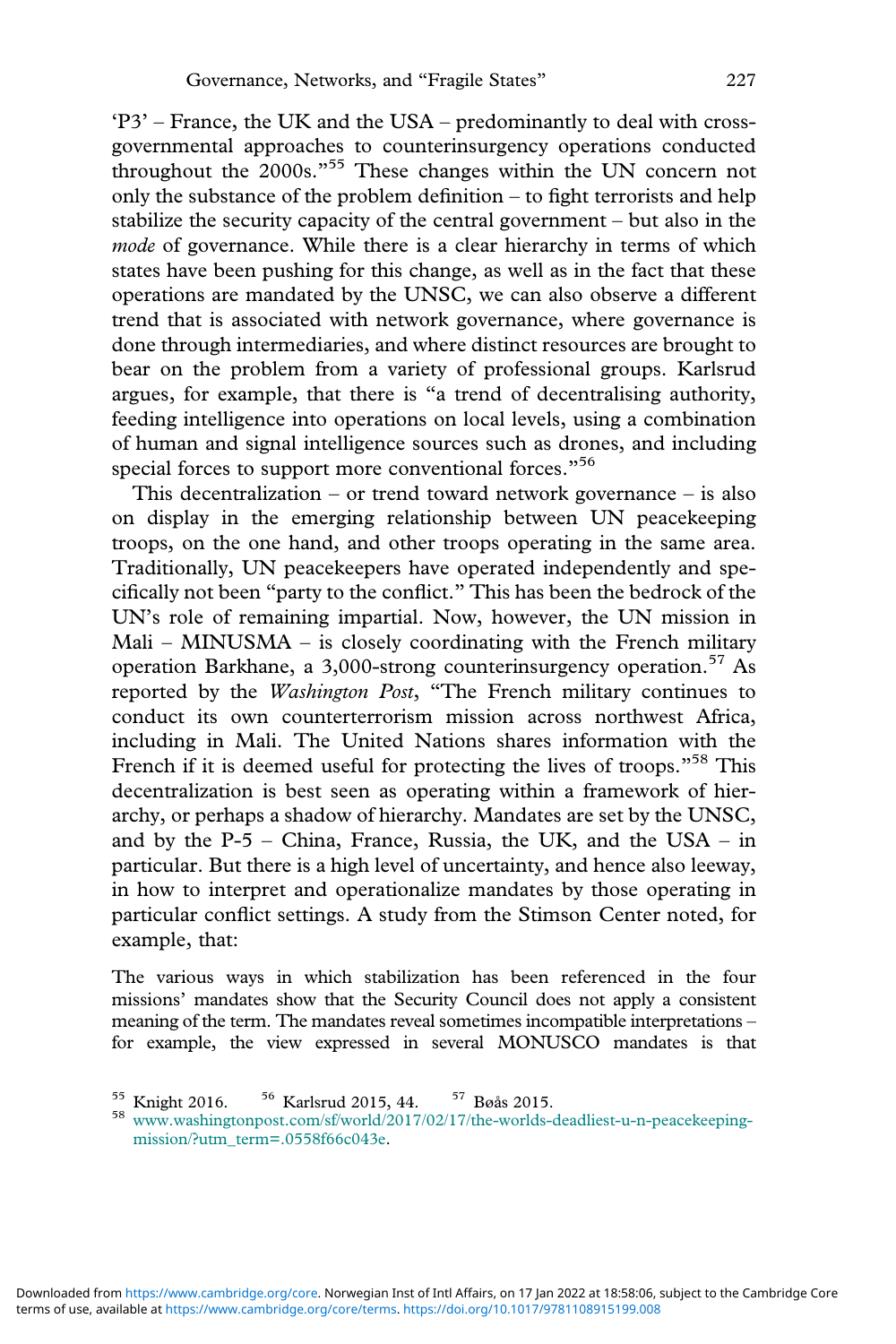stabilization is an objective distinct from the protection of civilians, in contrast with the view expressed in the most recent MINUSMA mandate that the protection of civilians is a component of stabilization.<sup>59</sup>

At the same time, this development toward more assertive and robust peace operations runs parallel to one where the focus on human rights, and protecting civilians, is becoming ever more prominent as the *sine qua non* of the UN. This represents a bifurcation inasmuch as the former approach focuses on fighting insurgents and helping regimes in fragile states build capacity to control their territory from terrorist groups, and the latter focuses on protecting civilians and their human rights. In contrast to earlier conceptualizations of fragile states within the broader paradigm of liberal peacebuilding, the governance object "society" has disappeared. Or rather, a version of the peacebuilding paradigm is still there, but it is one that is no longer linked to the military component as expressed in UN peace operations. Rather, the broader socio-economic and political focus on peacebuilding and state-building operate in parallel to the focus on insurgents, and on protecting civilians.

While hierarchies persist in terms of relations between actors, we can observe a paradoxical change in terms of the modes of governance. On the one hand, we have the emergence of more "robust" military deployment to stabilize and keep the peace, most notably in Chad, Mali, and the Democratic Republic of Congo, where the UN is now mandated to hunt down and kill insurgents.<sup>60</sup> This is an expression of a hierarchical and militarized mode of governance that is first and foremost focused on the *state* as the object of governance. It is focused on upholding and strengthening the state in question to identify and fight insurgents and terrorist groups. At the same time we see another development in the direction of an increased focus on *individuals* – on the protection of civilians as the foundational justification for UN conflict management, which is partly hierarchical, involving the use of force based on UNSC mandates, but also increasingly networked, relying on professionals from humanitarian NGOs and firms. This represents a significant shift in governance object, where the focus on societal reconstruction that characterized the UN's investment in "peacebuilding" in the 1990s and early 2000s in Africa and elsewhere is replaced with a focus on the *individual* civilian in need of protection, within a broader focus on stabilization that is focused on beefing up security arrangements to fight insurgents.

<sup>59</sup> Gorur 2016, 11. <sup>60</sup> Karlsrud 2019.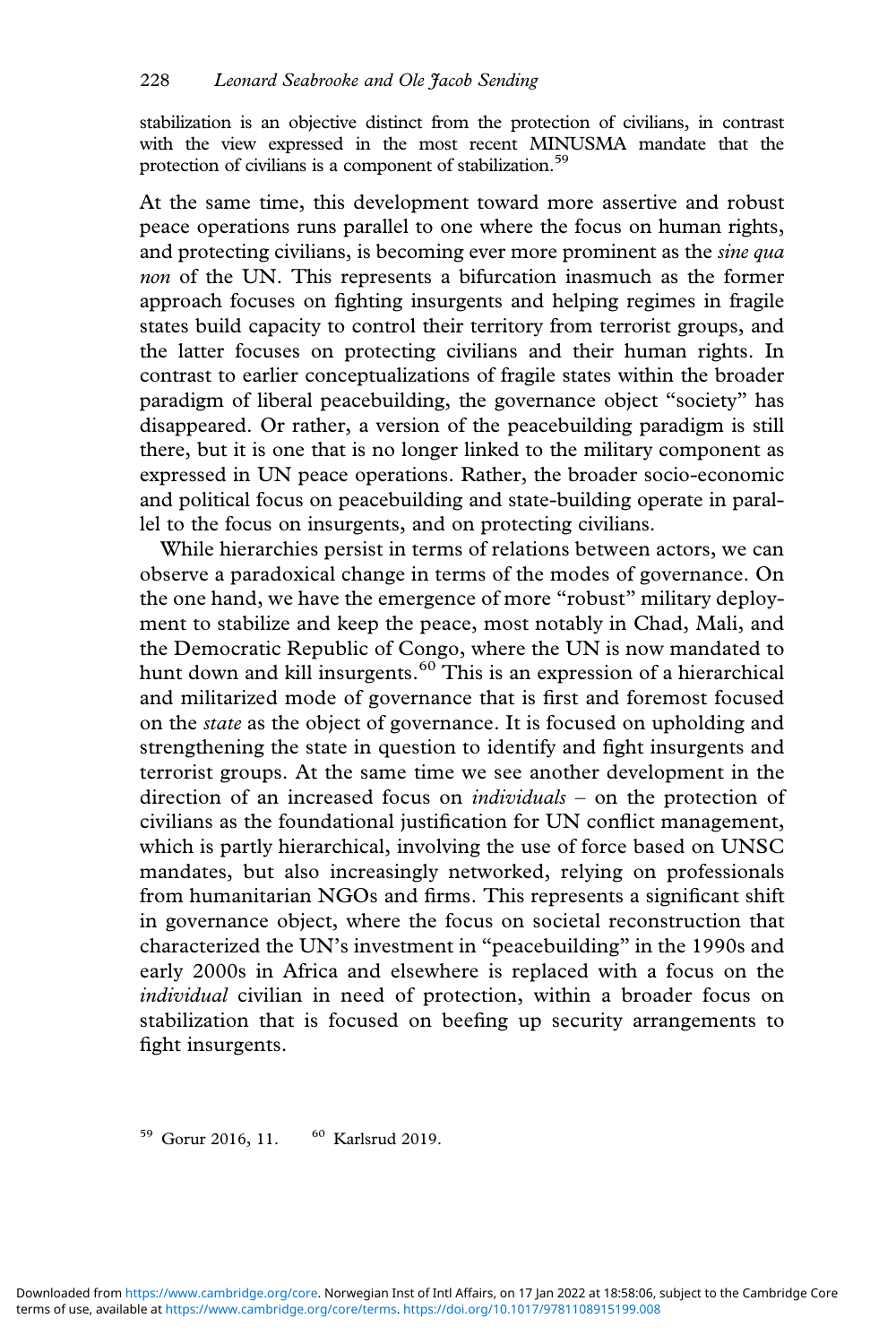#### **Conclusion**

What do these substantive changes in attempts to act on and govern "fragile states" tell us about broader trends in global governance? Are the developments we have described necessarily part of, or caused by, changes in *modes* of governance? At one level these changes reflect responses to events that have shaped the international system, key among them the terrorist attacks of 9/11 and the subsequent war in Afghanistan. One of the virtues of focusing on governance, however, is that changes in the content of policy can be analyzed in light of the governance modalities that are being used. These events and decisions do not determine policy responses and the trajectory of governance. Rather, the architecture of governance and the mode of governance matter for how problems are defined and acted upon. Put differently, governance content is not independent of governance mode.

In our interpretation the developments we have analyzed in this chapter indicate a trend toward issue-specific *differentiation*, or fragmentation, within specialized issue areas and niche competencies: humanitarian relief and human rights, both of which are focused on "protection," where those professionals that are engaged in doing it use their respective legal tools and expertise to advance its prominence within and outside the UN. This includes the articulation of development as focused on conflict prevention and societal transformation through institutional reform and capacity building, where those that work within, say, the World Bank, the UNDP, or the UN Peacebuilding Support Office seek to make their policy tools relevant to the task of preventing conflict and rebuilding countries emerging from violent conflict. It also includes the articulation of peacekeeping, with an increasingly strong presence of military professionals with experience from operations in Afghanistan and Iraq, focused chiefly on identifying and fighting insurgents. This is the new institutional register in which work on fragile states operates.

Hierarchies have not disappeared, however. What characterizes contemporary global governance is that hierarchies take different forms and shape other forms of governance more indirectly – via the shadow of hierarchy – where both market and network features are integral parts of governance arrangements or modes of governance. One important aspect of these arrangements is that by virtue of the relative increase in openness between organizations, professional groups of different stripes cooperate and compete more independently of their respective organizational homes as they strategize over how to define and act on different aspects of the same issue or problem. The differentiation and attendant niche strategies advanced by different subgroups is at one level an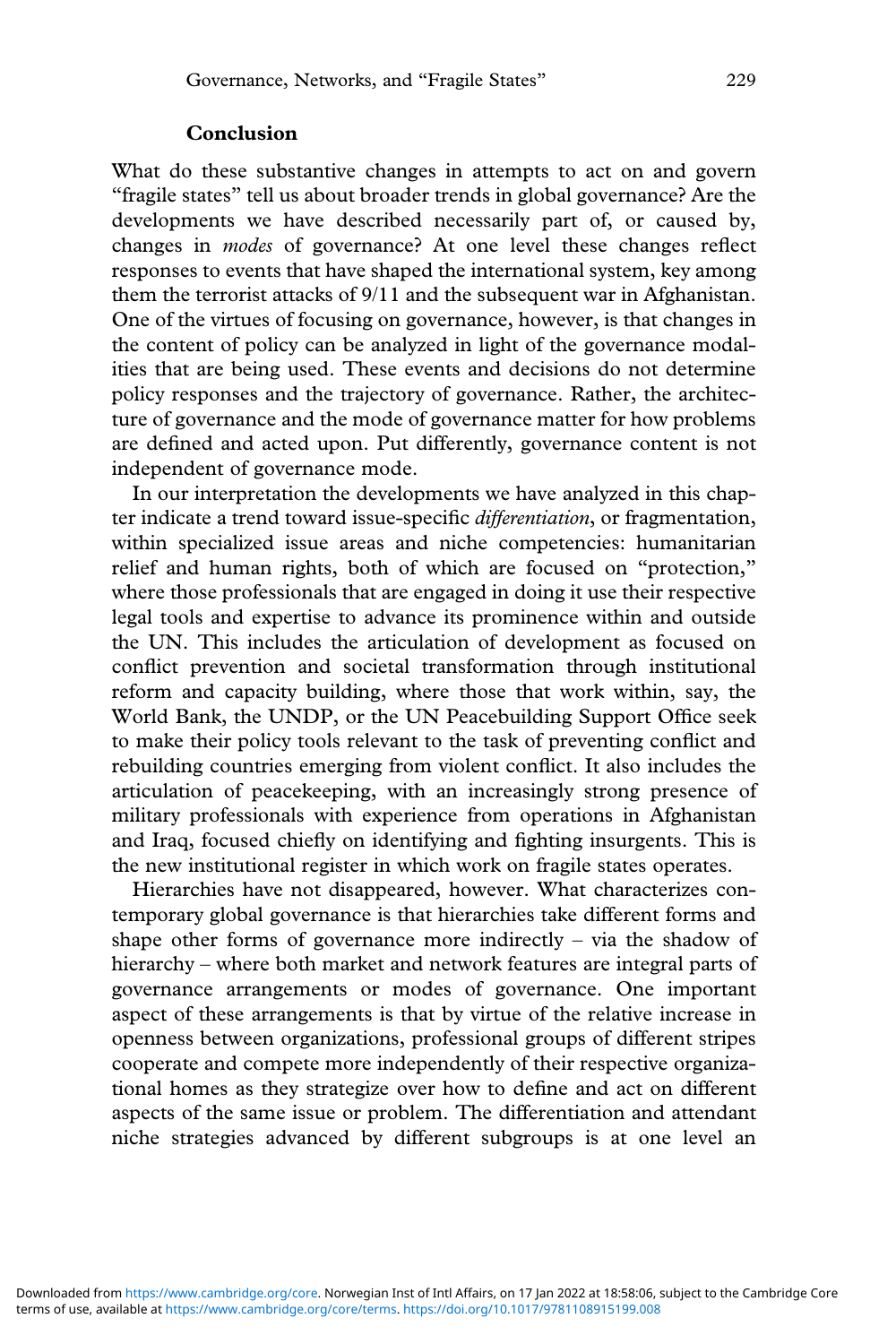indication of decentralization and of more "networked" governance. Nonetheless, these features of the system should not detract attention from the hierarchies involved. Indeed, the differentiation that we can observe can be traced to how different professional groups within and around IOs seek recognition and funding in the eyes of more powerful actors, be they powerful member states or collective decision-making bodies like the UNSC. There is thus by now a differentiated system of governance of fragile states, where new tasks and justifications have emerged so that one is now hard-pressed to identify an overarching policy or unified approach to "fragile states."

#### **References**

- Abbott, Andrew. 1988. *The System of Profession*. Chicago: University of Chicago Press.
	- 2005. Linked Ecologies: States and Universities as Environments for Professions. *Sociological Theory* 23 (3): 245–274.
- Abbott, Kenneth W., Jessica F. Green, and Robert O. Keohane, 2016. Organizational Ecology and Institutional Change in Global Governance. *International Organization* 70 (2): 247–277.
- Abrahamsen, Rita and Michael C. Williams. 2009. *Security Beyond the State: Private Security in International Politics*. Cambridge: Cambridge University Press.
- Andonova, Liliana B. 2017. *Governance Entrepreneurs: International Organizations and the Rise of Global Public–Private Partnerships*. Cambridge: Cambridge University Press.
- Avant, Deborah. 2005. *The Market for Force: The Consequences of Privatizing Security*. Cambridge: Cambridge University Press.
- Bantekas, Ilias, Christos Kypraios, and Kebreab Isaac 2013. Outsourcing Law Reform in Developing Countries to Private Contractors: A Human Rights Perspective. *International Human Rights Law Review* 2 (1): 1–16.
- Barnett, Michael. 2012. *Empire of Humanity*. Ithaca, NY: Cornell University Press.
	- 2018. Human Rights, Humanitarianism, and the Practices of Humanity. *International Theory* 10 (3): 314–349.
- Barnett, Michael and Martha Finnemore. 2004. *Rules for the World*. Ithaca, NY: Cornell University Press.
- Bliesemann de Guevara, B. 2014. On Methodology and Myths: Exploring the International Crisis Group's Organisational Culture. *Third World Quarterly* 35 (4): 616–633.
- Block-Lieb, Susan and Terrence C. Halliday. 2017. *Global Lawmakers: International Organizations in the Crafting of World Markets*. Cambridge: Cambridge University Press.
- Broome, André and Leonard Seabrooke. 2015. Shaping Policy Curves: Cognitive Authority in Transnational Capacity Building. *Public Administration* 93 (4): 956–972.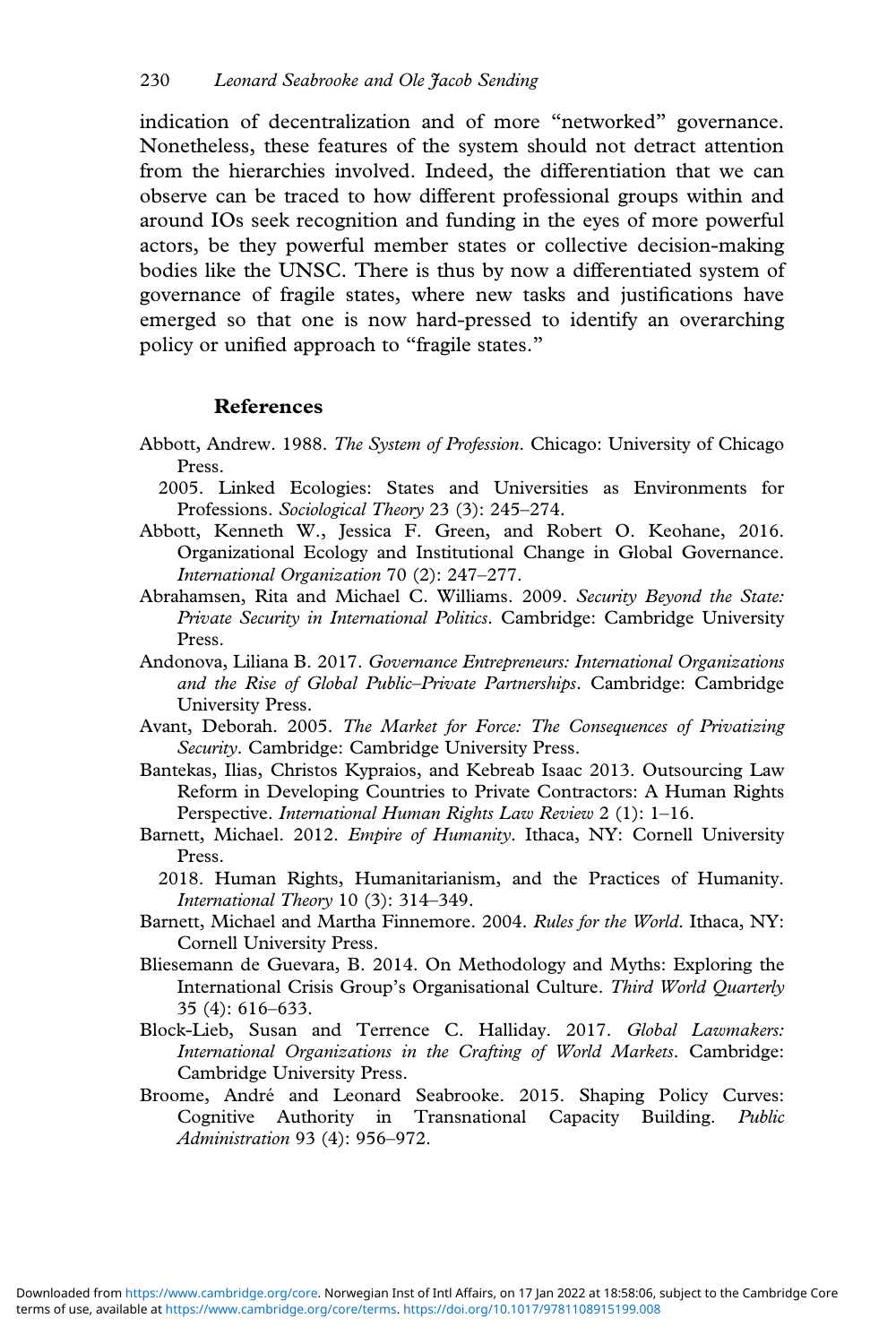- Bøås, Morten. 2014. "Hunting Ghosts of a Difficult Past": The International Crisis Group and the Production of "Crisis Knowledge" in the Mano River Basin Wars. *Third World Quarterly* 35 (4): 652–668.
- Bøås, Morten. 2015. Crime, Coping, and Resistance in the Mali-Sahel Periphery. *African Security* 8: 299–319.
- Crossley, N. 2018. Is R2P Still Controversial? Continuity and Change in the Debate on "Humanitarian Intervention." *Cambridge Review of International Affairs* 31 (5): 415–436.
- Curran, David and Charles T. Hunt. 2020. Stabilization at the Expense of Peacebuilding in UN Peacekeeping Operations. *Global Governance: A Review of Multilateralism and International Organizations* 26 (1): 46–88.
- Curran, David and Paul Holtom. 2015. Resonating, Rejecting, Reinterpreting: Mapping the Stabilization Discourse in the United Nations Security Council, 2000–14. *Stability: International Journal of Security & Development* 4: 1–18.
- DiMaggio, Paul and Walter W. Powell. 1983. The Iron Cage Revisited. *American Sociological Review* 47 (2): 147–160.
- DiMaggio, Paul and Walter W. Powell, eds. 1991. *The New Institutionalism in Organizational Analysis*, Vol. 17. Chicago: University of Chicago Press.
- Farrell, Theo. 2020. Military Adaptation and Organisational Convergence in War: Insurgents and International Forces in Afghanistan. *Journal of Strategic Studies*. <https://doi.org/10.1080/01402390.2020.1768371>.
- Feldman, Ilana. 2010. Ad Hoc Humanity: UN Peacekeeping and the Limits of International Community in Gaza. *American Anthropologist* 112 (3): 416–429.
- Gorur, A. 2016. *Defining the Boundaries of UN Stabilization Missions*. Washington, DC: Stimson Center.
- Graham, Erin. 2017. Follow the Money: How Trends in Financing Are Changing Governance at International Organizations. *Global Policy* 8: 15–25.
- Green, Jessica. 2014. *Rethinking Private Authority: Agents and Entrepreneurs in Global Environmental Governance*. Princeton: Princeton University Press.
- Haas, Peter M. 1992. Introduction: Epistemic Communities and International Policy Coordination. *International Organization* 46 (1): 1–35.
- Halliday, Terrance C. and Bruce G. Carruthers. 2007. The Recursivity of Law: Global Norm Making and National Lawmaking in the Globalization of Corporate Insolvency Regime. *American Journal of Sociology* 112 (4): 1135–1202.
- Hawkins, Darren G., David A. Lake, Daniel L. Nielson, and Michael J. Tierney, eds. 2006. *Delegation and Agency in International Organizations*. Cambridge: Cambridge University Press.
- Héritier, Adrienne and Dirk Lehmkhul. 2008. Introduction: The Shadow of Hierarchy and New Modes of Governance. *Journal of Public Policy* 28 (1): 1–17.
- Hoffman, Andrew J. 1999. Institutional Evolution and Change: Environmentalism and the U.S. Chemical Industry. *Academy of Management Journal* 42 (4): 351–371.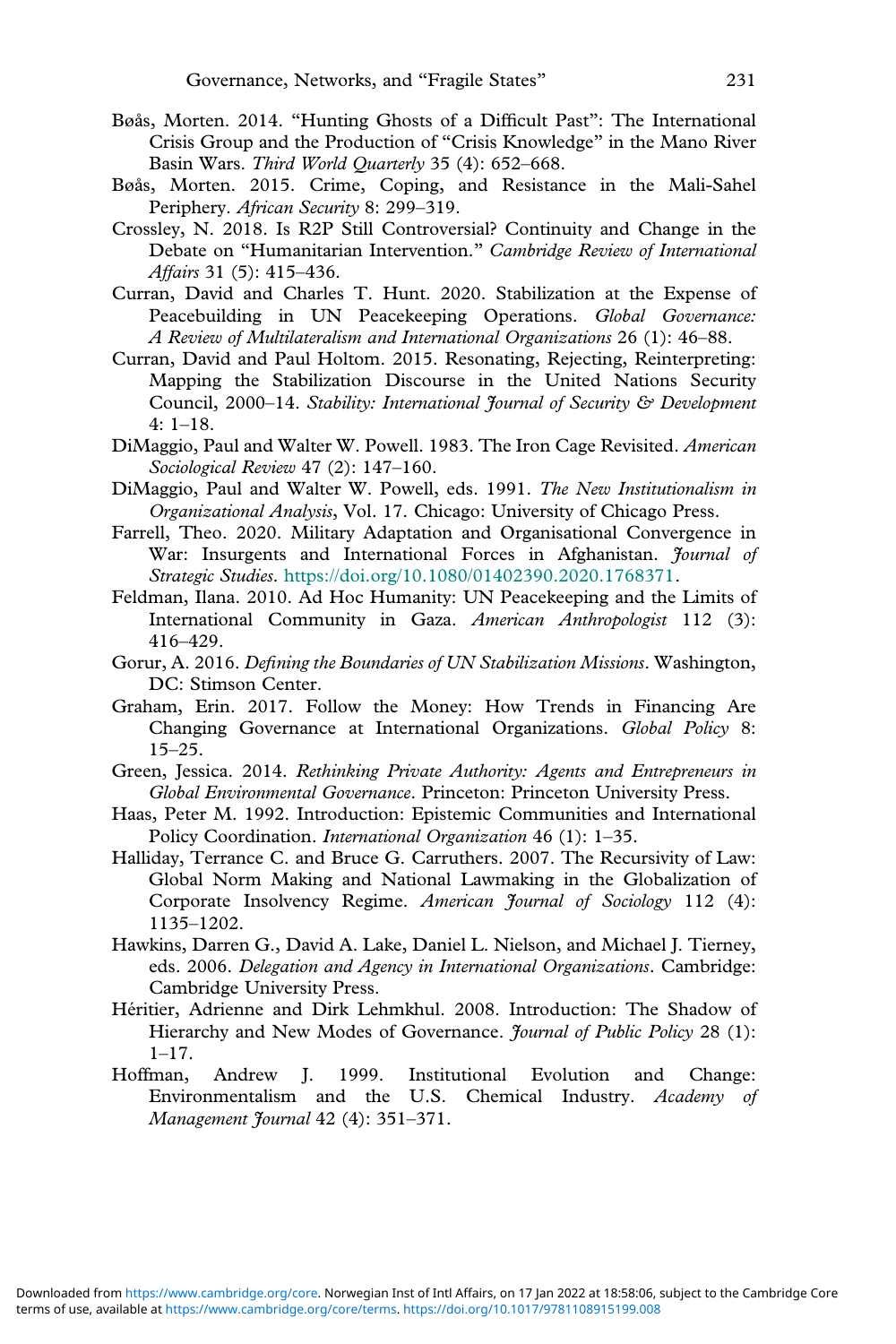- Hopgood, Stephen. 2006. *Keepers of the Flame*. Ithaca, NY: Cornell University Press.
- Karlsrud, John. 2015. The UN at War: Examining the Consequences of Peace-Enforcement Mandates for the UN Peacekeeping Operations in the CAR, the DRC and Mali. *Third World Quarterly* 36 (1): 40–54.
- Karlsrud, John. 2019. From Liberal Peacebuilding to Stabilization and Counterterrorism. *International Peacekeeping* 26 (1): 1–21.
- Kentikelenis, Alexander E. and Leonard Seabrooke. 2017. The Politics of World Polity: Script-Writing in International Organizations. *American Sociological Review* 82 (5): 1065–1092.
- Knight, Mark. 2016. Reversing the Stabilisation Paradigm: Towards an Alternative Approach. *Stability: International Journal of Security and Development* 5 (1): 1–10.
- Koremenos, Barbara, Charles Lipson, and Duncan Snidal. 2001. The Rational Design of International Institutions. *International Organization* 55 (4): 761–799.
- Kortendiek, Nele. 2021. How to Govern Mixed Migration in Europe: Transnational Expert Networks and Knowledge Creation in International Organizations. *Global Networks* 21 (2): 320–338.
- KPMG International. 2011. Aid Effectiveness: Improving Accountability and Introducing New Initiatives. *Issue Monitor* (November). [https://home](https://home.kpmg/content/dam/kpmg/pdf/2015/12/issues-monitor-aid-effectiveness.pdf) [.kpmg/content/dam/kpmg/pdf/2015/12/issues-monitor-aid-effectiveness.pdf](https://home.kpmg/content/dam/kpmg/pdf/2015/12/issues-monitor-aid-effectiveness.pdf).
- KPMG Kenya. 2012. Accountability in Fragile States. Africa Impact Paper 7, March. International Development Advisory Services.
- Leander, Anna. 2005. The Market for Force and the Public Security. *Journal of Peace Research* 42 (5): 605–622.
- Lie, Jon Harald Sande and Benjamin de Carvalho. 2010. Between Culture and Concept: The Protection of Civilians in Sudan (UNMIS). *Journal of International Peacekeeping* 14 (1–2): 60–85.
- Liu, Sida. 2017. Overlapping Ecologies: Professions and Development in the Rise of Legal Services in China. *Sociology of Development* 3 (3): 212–231.
- Liu, Sida and Terrence C. Halliday. 2019. The Ecology of Activism: Professional Mobilization as a Spatial Process. *Canadian Review of Sociology/Revue canadienne de sociologie* 56 (4): 452–471.
- Mathews, Jessica. 1997. Power Shift. *Foreign Affairs* 76 (1): 50–66.
- Mazover, Mark. 2013. *Governing the World: The History of an Idea, 1815 to the Present*. New York. Penguin Group.
- Mir, Wasim. 2019. *Financing UN Peacekeeping: Avoiding Another Crisis*. New York: International Peace Institute.
- Neumann, Iver B. and Ole Jacob Sending. 2018. Expertise and Practice: The Evolving Relationship between Study and Practice of Security. In *The Oxford Handbook on International Security*, edited by Alexandra Gheciu and William H. Wohlforth, 29–40. Oxford: Oxford University Press.
- Orford, Ann. 2011. *International Authority and the Responsibility to Protect*. Cambridge: Cambridge University Press.
- Quack, Sigrid. 2007. Legal Professionals and Transnational Law-Making: A Case of Distributed Agency. *Organization* 14 (5): 643–666.